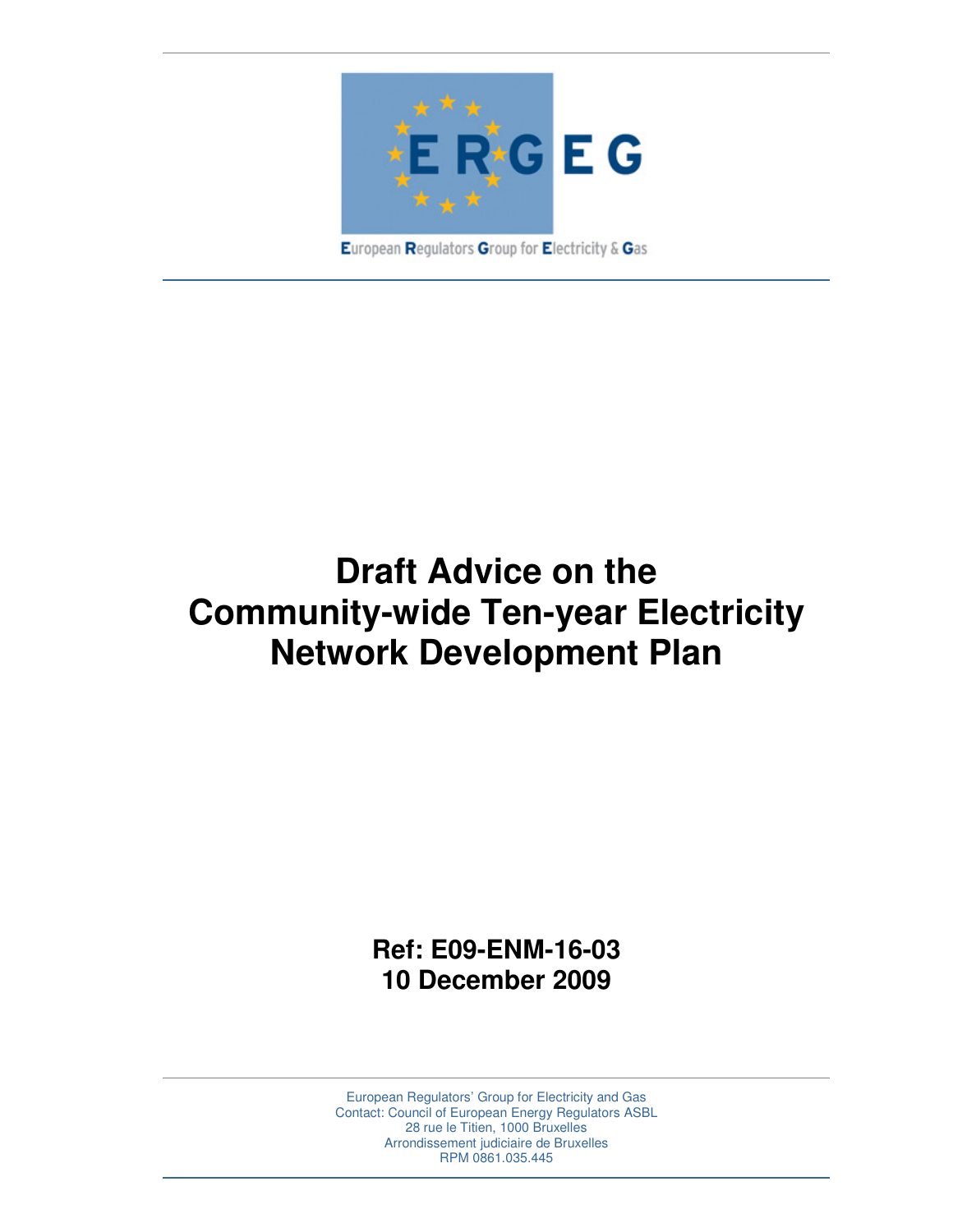

#### **INFORMATION PAGE**

#### **Abstract**

This public consultation document (E09-ENM-16-03) provides ERGEG's draft advice on the Community-wide ten-year network development plan.

This paper should be considered as a first step in discussions with ENTSO-E, TSOs and other stakeholders in developing regulators' view on the Communitywide ten-year electricity network development plan, the contents of the plan, the process to draft the plan and monitoring the implementation of the plan.

#### **Target Audience**

Transmission system operators, energy suppliers, traders, electricity customers, electricity industry, consumer representative groups, power exchanges, academics and other interested parties are the target audience for this discussion paper.

#### **How to respond to this public consultation:**

Deadline: **25 February 2010** 

Comments should be sent by e-mail to **electricity\_network\_planning@ergeg.org.** 

If you have any queries relating to this consultation paper please contact:

Mrs Fay Geitona Tel. +32 (0) 2788 73 32 Email: fay.geitona@ceer.eu

All responses except confidential material will be published on the website www.energyregulators.eu.

#### **Treatment of Confidential Responses**

In the interest of transparency, ERGEG:

- will list the names of all respondents (whether confidential or not) or, alternatively, make public the number (but not the names) of confidential responses received;
- requests that any respondent requesting confidentiality submit the confidential sections of their response in a "confidential appendix". ERGEG will publish all sections of responses that are not marked confidential.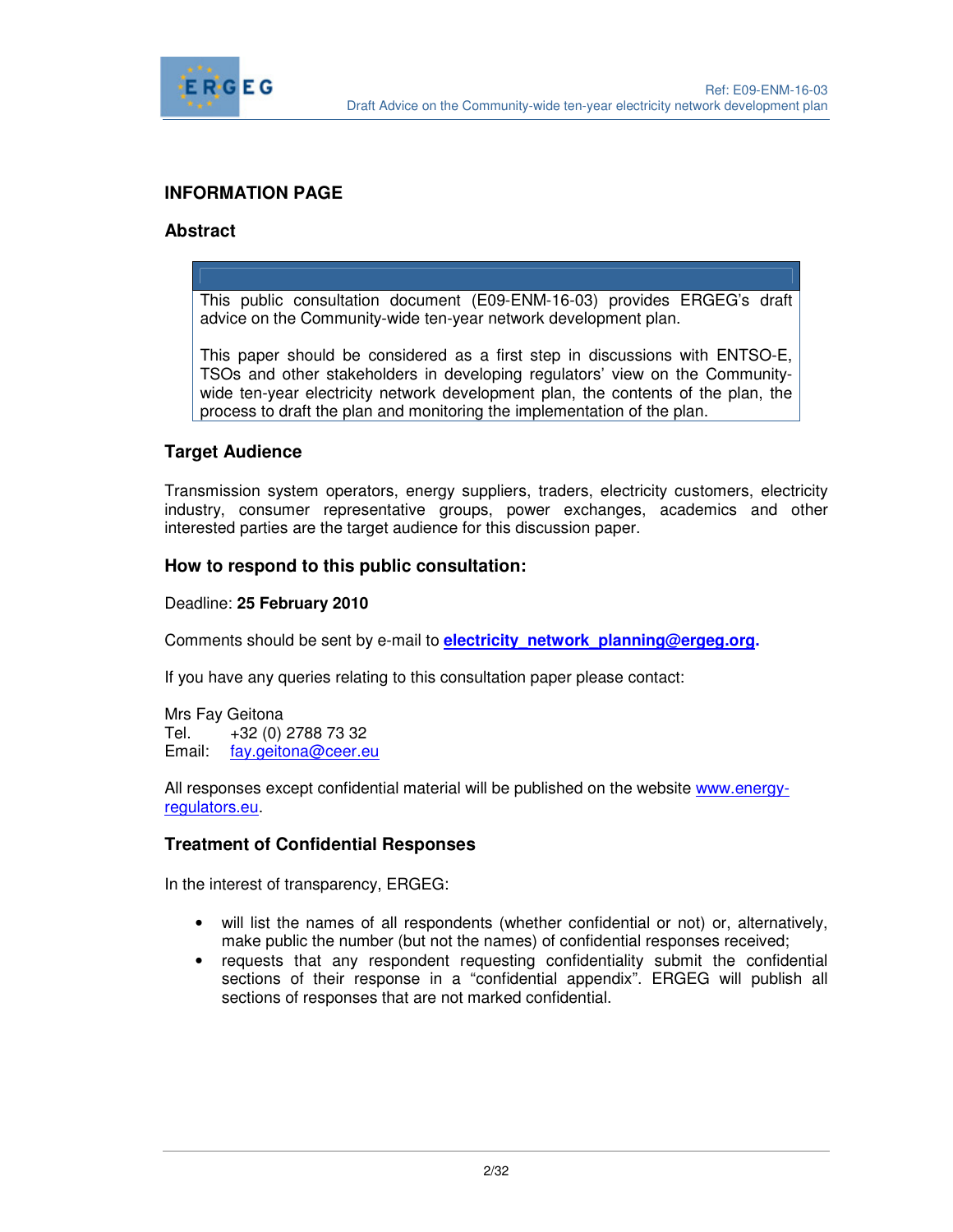

For further information on ERGEG's rules, see the ERGEG Guidelines on Consultation Practices<sup>1</sup>.

#### **Related Documents**

CEER/ERGEG documents

• "ERGEG Guidelines on Consultation Practices ", ERGEG, 11 March 2009, Ref. E07-EP-16-03,http://www.energyregulators.eu/portal/page/portal/EER\_HOME/EER\_CONSULT/E07-EP-16-03\_PC-Guidelines\_2009-Mar-11.pdf

External Documents

-

- Directive 2009/72/EC of the European Parliament and of the Council of 13 July 2009 concerning common rules for the internal market in electricity and repealing Directive 2003/54/EC. http://eur-lex.europa.eu/LexUriServ/LexUriServ.do?uri=OJ:L:2009:211 :0055:0093:EN:PDF
- Regulation (EC) No 713/2009 of the European Parliament and of the Council of 13 July 2009 establishing an Agency for the Cooperation of Energy Regulators. http://eur-lex. europa.eu/LexUriServ/LexUriServ.do?uri=OJ:L:2009:211:0001:0014:EN:PDF
- Regulation (EC) No 714/2009 of the European Parliament and of the Council of 13 July 2009 on conditions for access to the network for cross-border exchanges in electricity and repealing Regulation (EC) No 1228/2003. http://eur-lex.europa.eu/LexUriServ/LexUri Serv.do?uri=OJ:L:2009:211:0015:0035:EN:PDF
- Decision No 1364/2006/EC of the European Parliament and of the Council of 6 September 2006 laying down guidelines for trans-European energy networks and repealing Decision 96/391/EC and Decision No 1229/2003/EC. http://eur-lex.europa.eu/ LexUriServ/LexUriServ.do?uri=OJ:L:2006:262:0001:0001:EN:PDF

<sup>1&</sup>lt;br>http://www.energy-regulators.eu/portal/page/portal/EER\_HOME/EER\_CONSULT/E07-EP-16-03\_PC-Guidelines 2009-Mar-11.pdf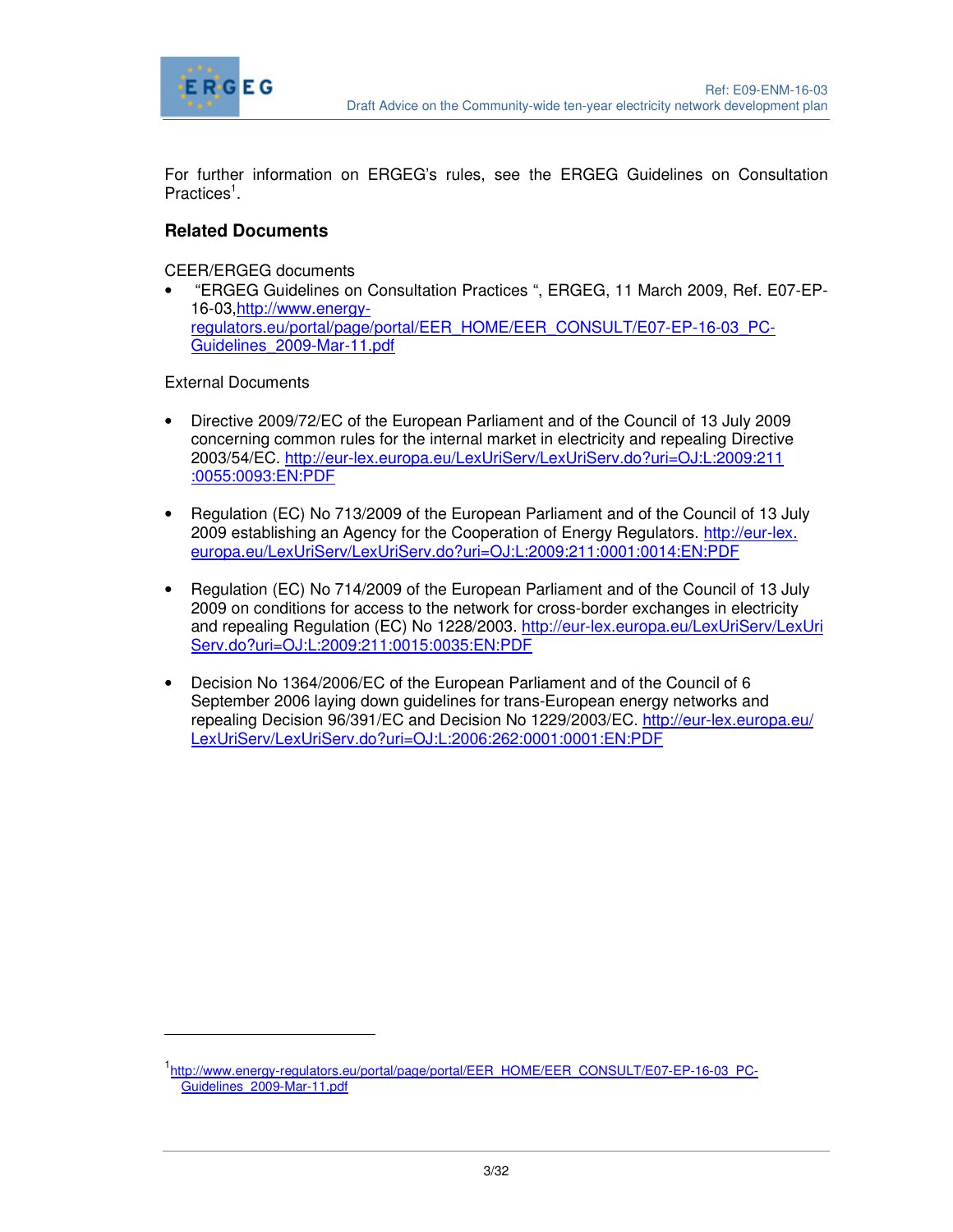

# **Table of Contents**

| $\mathbf{1}$                                                            |     |                |                                                             |  |  |  |  |  |
|-------------------------------------------------------------------------|-----|----------------|-------------------------------------------------------------|--|--|--|--|--|
|                                                                         |     |                |                                                             |  |  |  |  |  |
|                                                                         |     |                |                                                             |  |  |  |  |  |
| $\mathbf 2$                                                             |     |                |                                                             |  |  |  |  |  |
| 3                                                                       |     |                |                                                             |  |  |  |  |  |
| 4                                                                       |     |                |                                                             |  |  |  |  |  |
|                                                                         |     |                |                                                             |  |  |  |  |  |
|                                                                         |     |                |                                                             |  |  |  |  |  |
|                                                                         |     |                |                                                             |  |  |  |  |  |
|                                                                         |     |                |                                                             |  |  |  |  |  |
|                                                                         |     |                |                                                             |  |  |  |  |  |
| 5                                                                       |     |                |                                                             |  |  |  |  |  |
|                                                                         | 5.1 |                |                                                             |  |  |  |  |  |
|                                                                         |     |                |                                                             |  |  |  |  |  |
|                                                                         |     |                |                                                             |  |  |  |  |  |
|                                                                         |     |                |                                                             |  |  |  |  |  |
| <b>CONTENTS OF THE COMMUNITY-WIDE TEN-YEAR ELECTRICITY NETWORK</b><br>6 |     |                |                                                             |  |  |  |  |  |
|                                                                         |     |                |                                                             |  |  |  |  |  |
|                                                                         |     |                |                                                             |  |  |  |  |  |
|                                                                         |     |                |                                                             |  |  |  |  |  |
|                                                                         |     |                |                                                             |  |  |  |  |  |
|                                                                         |     |                |                                                             |  |  |  |  |  |
|                                                                         |     | 6.5.1          |                                                             |  |  |  |  |  |
|                                                                         |     | 6.5.2          |                                                             |  |  |  |  |  |
|                                                                         |     |                |                                                             |  |  |  |  |  |
|                                                                         |     | 6.6.1          |                                                             |  |  |  |  |  |
|                                                                         |     | 6.6.2          |                                                             |  |  |  |  |  |
|                                                                         |     | 6.6.3<br>6.6.4 | Technical and Economic Description of Investment Projects27 |  |  |  |  |  |
|                                                                         |     |                |                                                             |  |  |  |  |  |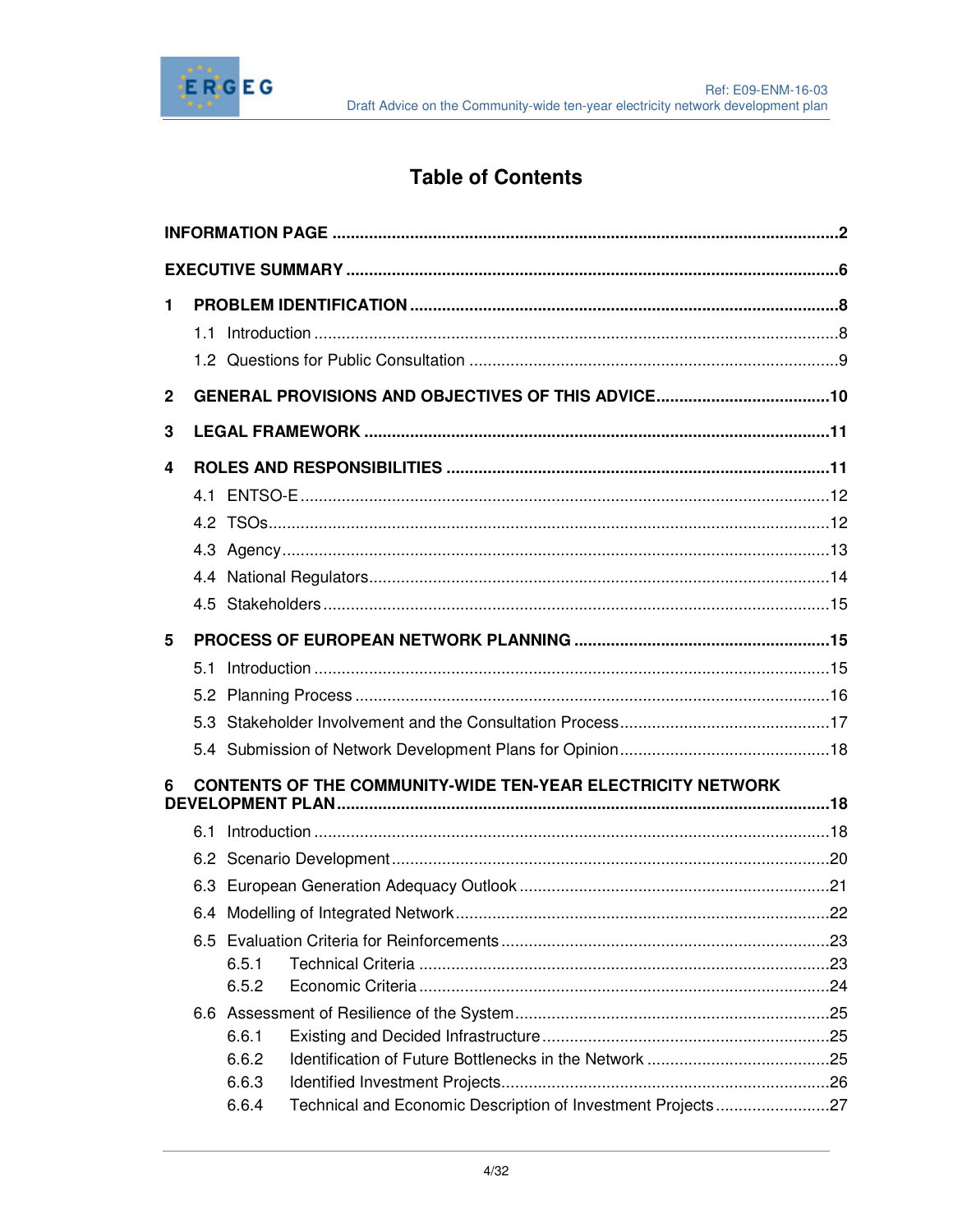

| 8 COHERENCE BETWEEN NATIONAL, REGIONAL AND COMMUNITY-WIDE TEN- |  |
|----------------------------------------------------------------|--|
| 9 MONITORING IMPLEMENTATION OF NETWORK DEVELOPMENT PLANS 29    |  |
|                                                                |  |
|                                                                |  |
|                                                                |  |

# **Figures**

| Figure 3: Contents of the Community-wide ten-year network development plan 19 |  |
|-------------------------------------------------------------------------------|--|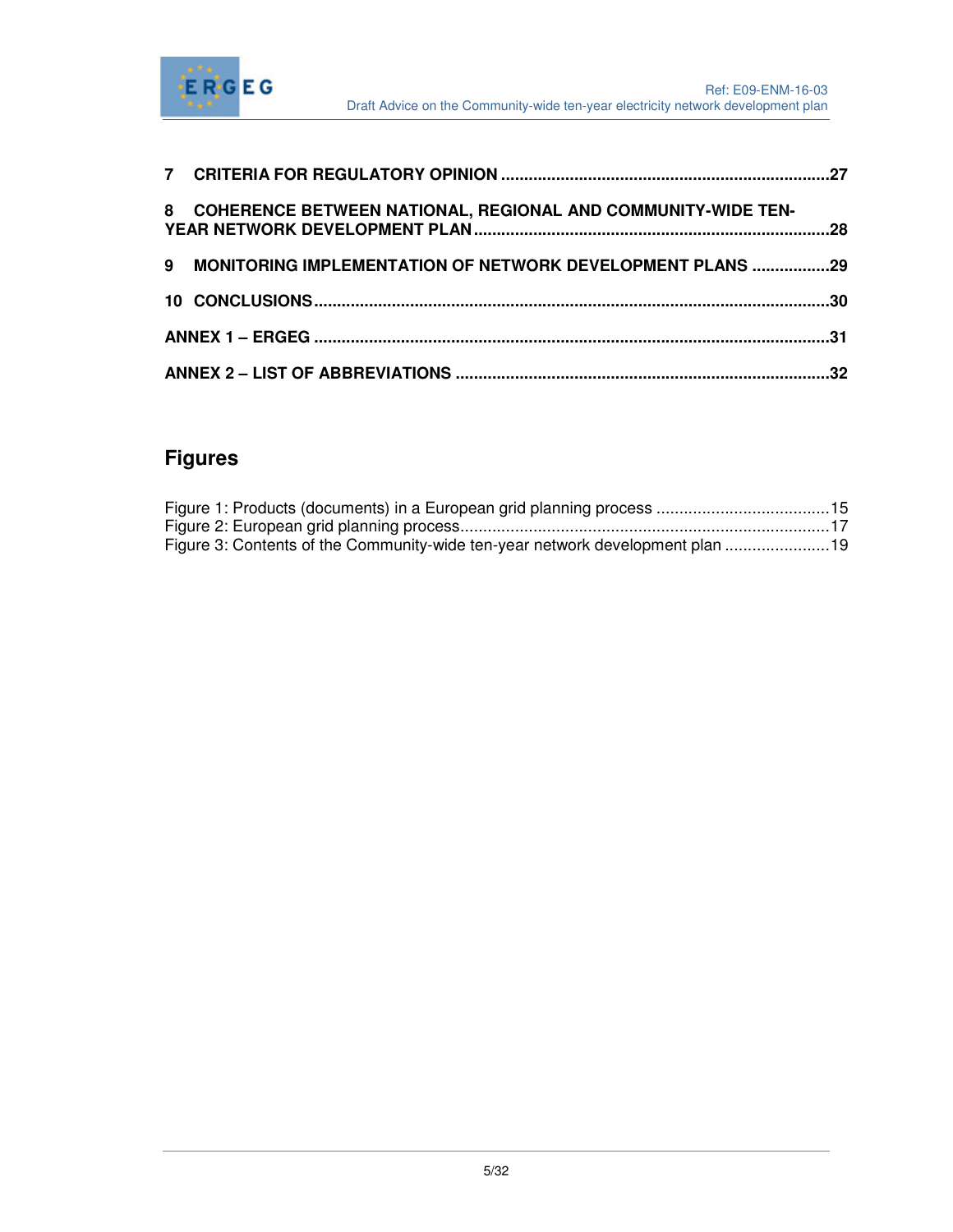

-

# **Executive Summary**

Regulation (EC)  $714/2009^2$  (Electricity Regulation) requires that the European Network of Transmission System Operators for Electricity (ENTSO-E) adapt and publish a non-binding Community-wide ten-year electricity network development plan every two years. The plan shall build on national investment plans, taking into account regional investment plans and if appropriate, Community aspects of network planning from TEN-E (Trans-European Energy Networks for Electricity) Guidelines. It also stipulates that the plan will include the modelling of the integrated network, scenario development, a European generation adequacy outlook and an assessment of the resilience of the system.

This document sets out ERGEG's draft advice for the development of the Community-wide ten-year development plan, in accordance with the legislative requirements, as guidance for ENTSO-E's work in this area during the interim period. ERGEG will use this document when giving its duly reasoned opinion on ENTSO-E's draft Community-wide ten-year network development plan.

The draft advice therefore focuses on both the Community-wide ten-year network development plan and the regional investment plans. National plans are mentioned where they have relevance to the Community-wide network development plan, i.e. national plans are the basis for the Community-wide plan and the Community-wide and national network development plans must be consistent.

The document maps the roles and responsibilities of ENTSO-E, TSOs (Transmission System Operators), the Agency for the Cooperation of Energy Regulators (the Agency), National Regulatory Authorities (NRAs) and stakeholders, as set out in the  $3^{rd}$  Package<sup>3</sup>. The main tasks in the planning process, stakeholders' involvement and the contents of the Communitywide ten-year network development plan are identified. According to the legislation, the draft Community-wide ten-year network development plan should be developed applying national plans, scenarios and the generation adequacy outlook – and ensuring consistency between them. This development work shall include stakeholder involvement and public consultation. The draft plan shall be submitted to the Agency for its opinion. The Agency's reasoned opinion may include a recommendation to amend the national or Community-wide ten-year network development plans. Afterwards, ENTSO-E shall adapt and publish the plan and the Agency monitors its implementation. The Agency will also report to the Commission on the plan's implementation.

This paper presents the evaluation criteria - both technical and economic - to be applied when alternative reinforcements are compared. Furthermore, specific regulatory criteria applied in the opinion-forming process are addressed.

<sup>2</sup> Regulation (EC) No 714/2009 of the European Parliament and of the Council of 13 July 2009 on conditions for access to the network for cross-border exchanges in electricity and repealing Regulation (EC) No 1228/2003.

 $^3$  The 3rd legislative Package proposals for the European Internal Market in Energy were finally adopted on 13 July 2009 and include 5 legislative acts: 2 amended Directives on the Directives amending Directive 2003/54/EC and Directive 2003/55/EC concerning common rules for the internal market in electricity (2009/72/EC) and the internal market in natural gas (2009/73/EC), respectively; 2 amended Regulations Amending Regulation (EC) No 1228/2003 on conditions for access to the network for cross-border exchanges in electricity (No 714/2009)and Regulation (EC) No 1775/2005 on conditions for access to the natural gas transmission networks (No 715/2009); and a new Regulation establishing an Agency for the Cooperation of Energy Regulators (No 713/2009). http://eur-lex.europa.eu/JOHtml.do?uri=OJ:L:2009:211:SOM:EN:HTML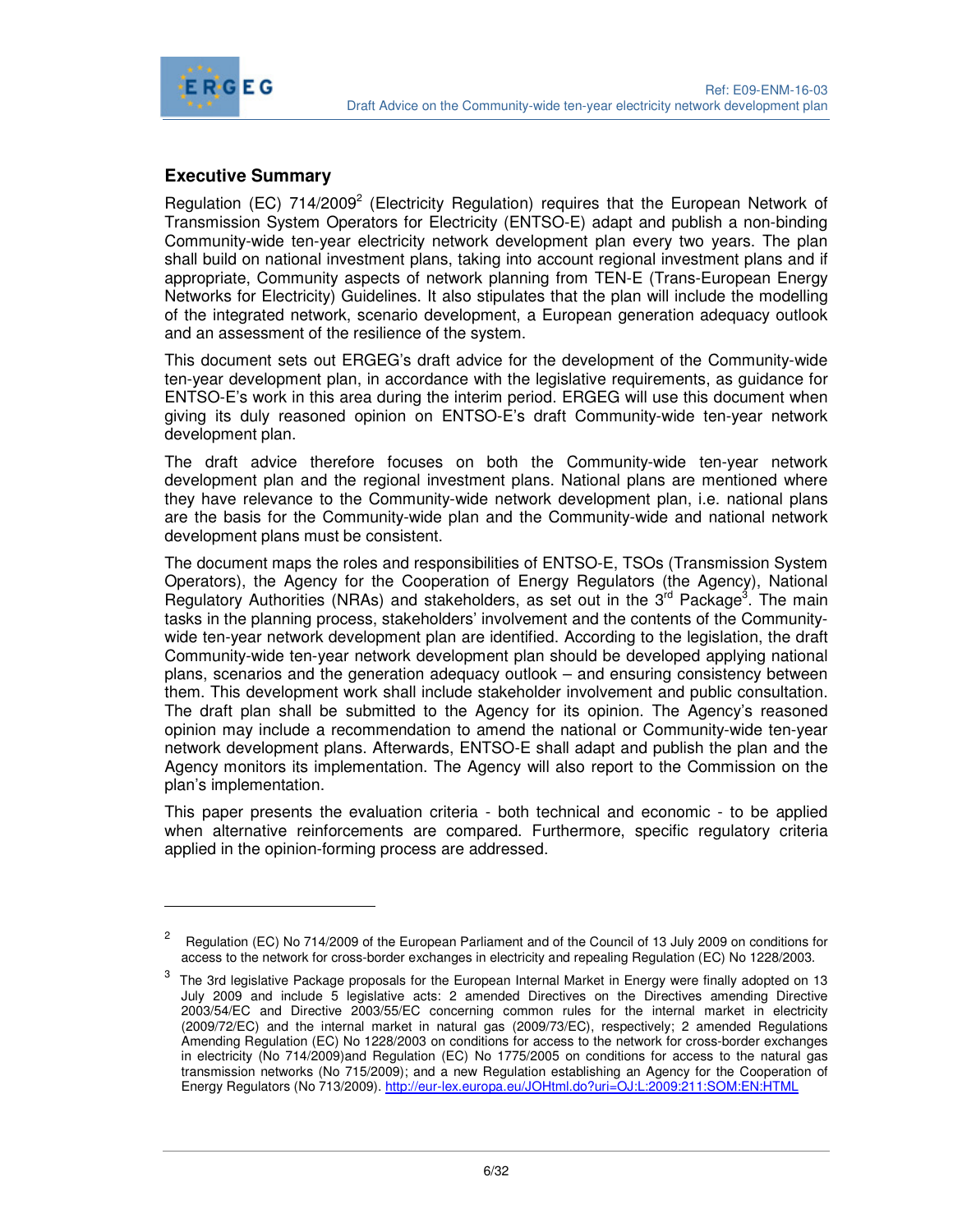

In order to gather input and market participant views on the future structure and content of the Community-wide ten-year network development plan, ERGEG invites all stakeholders interested in network planning and development to respond to this consultation. The deadline for responses is **25 February 2010**.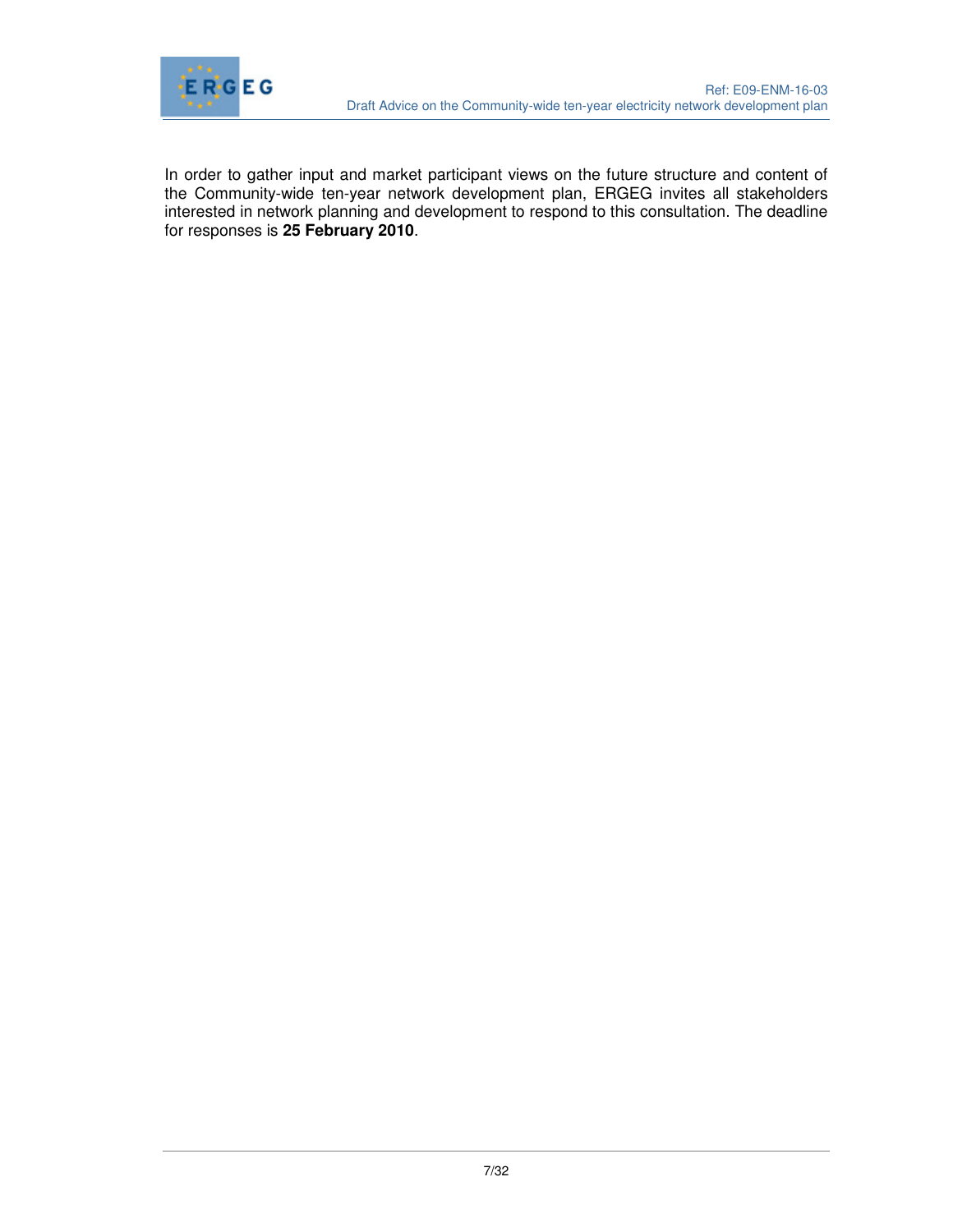

-

# **1 Problem Identification**

## **1.1 Introduction**

Before the liberalisation of electricity markets in Europe, TSOs developed their networks mainly to meet national needs. Interconnections to other countries have been built to give market actors on both sides of an interconnection the opportunity to trade, but co-ordination of TSO planning across borders has not been commonly executed. This approach to developing networks has led up to a situation where congestions appear on interconnectors, thereby hampering cross-border trade and market integration. To enhance cross-border trade and integrated European markets, TSOs should co-ordinate and align their network development at regional and European level.

The development of national networks requires a more coordinated approach to ensure efficient and adequate investments in the Internal Electricity Market (IEM). Adaptation to other TSOs' network plans at regional and European level is a prerequisite for an integrated market. Furthermore, an increase in transmission capacity across borders will be needed for market integration. Otherwise congestion across borders will prohibit the efficient functioning of the market. Joint network planning at European level should ascertain that enough transmission capacity is available for national, regional and European needs and that investment is made where most needed.

The amount of intermittent generation is set to increase in Europe in order to meet the energy policy targets for 2020<sup>4</sup>. The flexibility of the power system should be increased to fully utilise this generation technology. This flexibility may be achieved by increasing transmission capacity across borders. The need for cross-border transmission capacity and related investments should be identified jointly by European TSOs, as overall European energy policy may be difficult to implement efficiently if needs for transmission are only identified at national level by TSOs. There is a need for a European and regional approach to network development through common scenarios and joint grid planning.

Stakeholders have requested more transparency in the network planning process. The reasons and scenarios behind the network plans are of particular interest. Applying a more unified and joint network planning process across the European Union (EU) contributes also to transparency of the entire EU network and its development. Moreover, it gives the opportunity to foster an integrated European planning process leading to adequate investments at a European scale, directly linked to the national and regional scale. This implies that viable transmission networks and necessary regional interconnections, relevant from trading and a security of supply point of view within the IEM should be considered.

With the above in mind, ERGEG's draft advice aims to provide guidance to ENTSO-E on the development and content of the Community-wide ten-year network development plan which is now required under the  $3<sup>rd</sup>$  Package.

<sup>4</sup> These EU targets for the year 2020 include 20% reduction in greenhouse gas emissions, 20% EU renewables share and 20% savings in consumption by improving energy efficiency.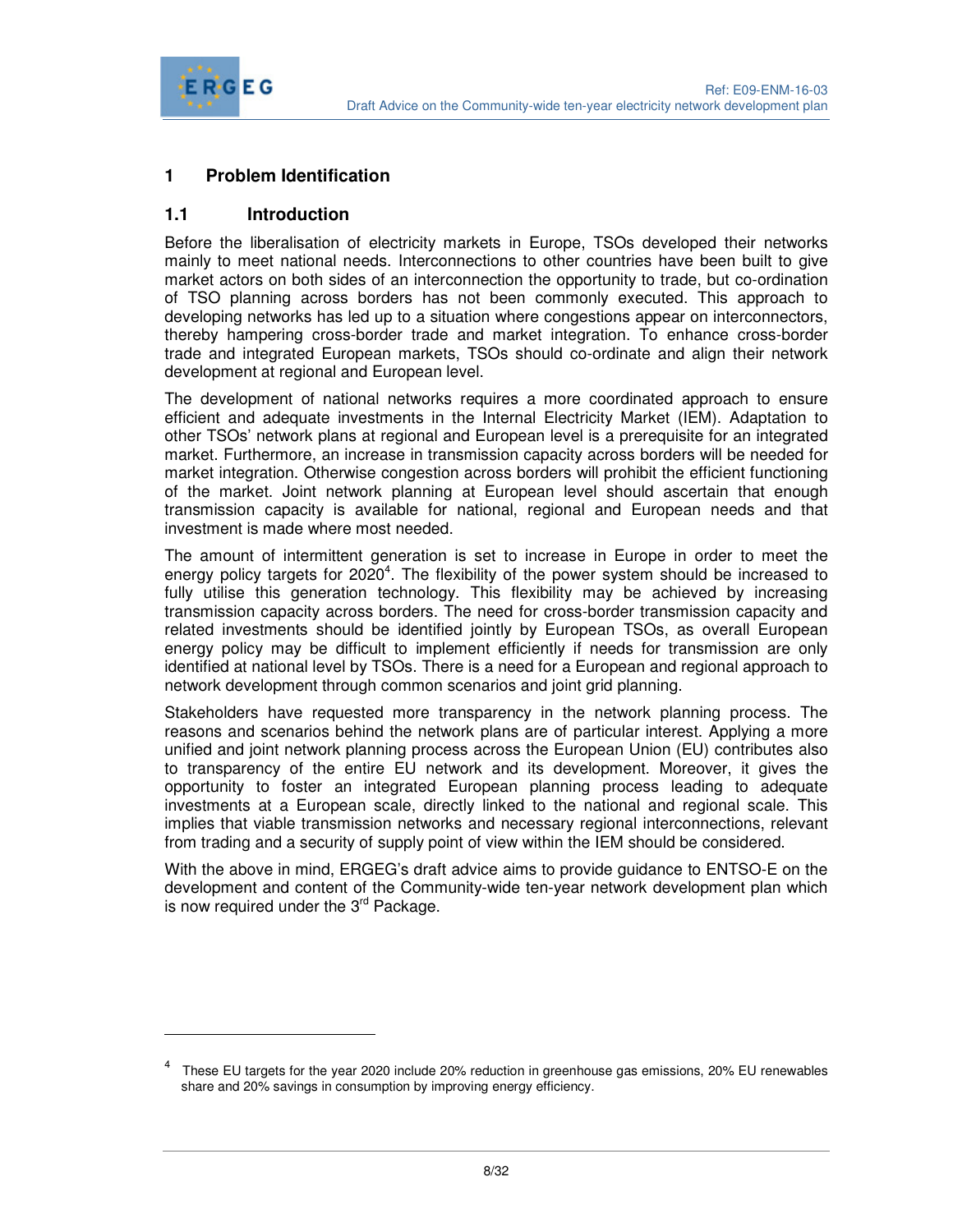

# **1.2 Questions for Public Consultation**

In addition to inviting stakeholders and market participants to respond generally to this consultation and participate in the discussions on this document, ERGEG seeks the opinion of respondents on a number of specific issues related to the scope and applicability of the document.

The respondents are therefore invited to reply and provide comments on the following questions:

- 1. The document presents the regulators' view on the planning process to achieve a non-binding Community-wide network development plan. Does this view contribute to the objectives set in the Section 2 and especially transparency of planning? What should be added / deleted within the planning process in this respect?
- 2. The document describes the contents of the Community-wide network development plan. Does it reflect the topics needed for the plan? What should be added / deleted within the contents of the plan?
- 3. The document addresses European generation adequacy outlook. What should be added / deleted in this respect when ERGEG gives its advice?
- 4. The document describes the topics (existing and decided infrastructure, identification of future bottlenecks in the network, identified investment projects, technical and economic description of the investment projects) for the assessment of resilience of the system. Is this description appropriate? Should it be changed and if so, how?
- 5. The document sets out criteria for regulatory opinion. Are these criteria clear and unambiguous? If not, how they should be amended?
- 6. Compatibility between the national, regional and Community-wide ten-year network development plans shall be ensured. How can this compatibility be measured and evaluated? How may inconsistencies be identified?
- 7. The Agency monitors the implementation of the Community-wide ten-year network development plan. Are there any specific issues to be taken into account in monitoring besides those described in the document?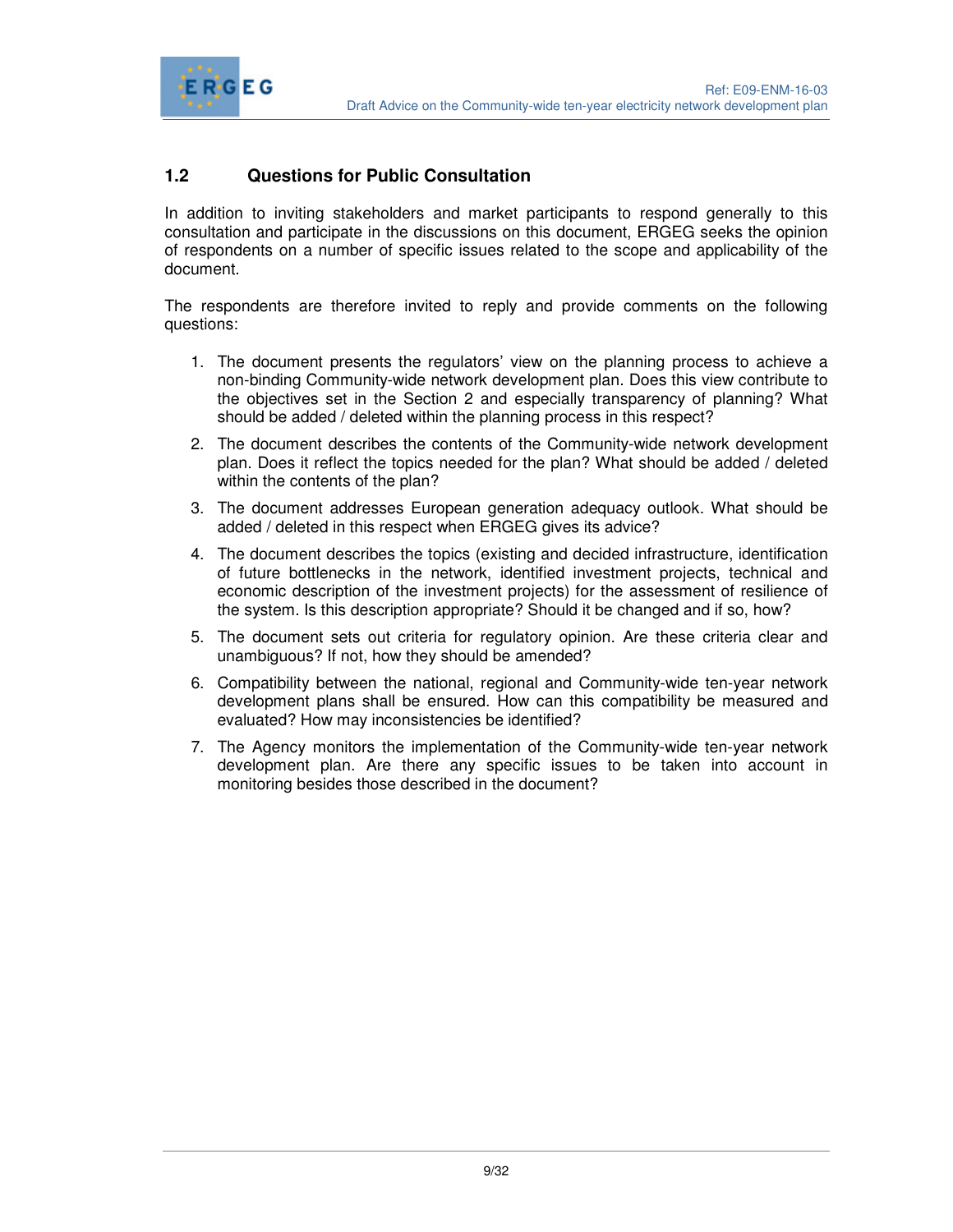

# **2 General Provisions and Objectives of this Draft Advice**

The objective of this document (draft advice) is to explain and propose an intended comprehensive regulatory approach for the assessment of the non-binding Community-wide ten-year electricity network development plan for European transmission grids, to be prepared by ENTSO-E according to the provisions of the 3<sup>rd</sup> Package<sup>5</sup>.

The overall / strategic objective of this draft advice is to create a better and more stable environment for TSOs and regulators / Agency:

- By setting out explicitly what should be included in the Community-wide network development plan, such that ENTSO-E will know precisely how to create it and what to include in it;
- By defining the criteria for fulfilment / quality of the plan, such that the Agency will know how to evaluate and what (possibly) to request further should something be missing;
- By defining the process for preparing the Community-wide ten-year network development plan, such that the Agency will be able evaluate if all stakeholders have been consulted and if scenarios and planning principles behind the plan are transparently communicated to the stakeholders;

The preparation of the plan shall be done in accordance with the practical needs and considerations which support the achievement of the following key objectives:

• Enabling security of electricity supply;

ERGEG

- Providing for adequate conditions to ensure operational security and meeting the grid connection and access requirements of the grid users;
- Evolution of the European electricity market, most notably increasing cross-border trade and physical electricity exchanges;
- Integration of the European electricity market within and between regions to increase competition and efficiency;
- Transmission infrastructure development in Europe, according to the needs emerging from the increased intermittent generation and targets for 2020;
- Transparency of planning decisions by the TSOs.

The scope of the Community-wide ten-year network development plan mainly concerns investments of a broader European dimension which involve at least two Member States (MS), have an impact on neighbouring grids or on cross-border transmission capacity. The Community-wide ten-year network development plan should mainly focus on cross-border investments and internal investments that have an effect on cross-border transmission capacity. The plan shall include both regulated and exempted (according to Article 17, Electricity Regulation) investment projects.

-

<sup>&</sup>lt;sup>5</sup> See Footnote 3.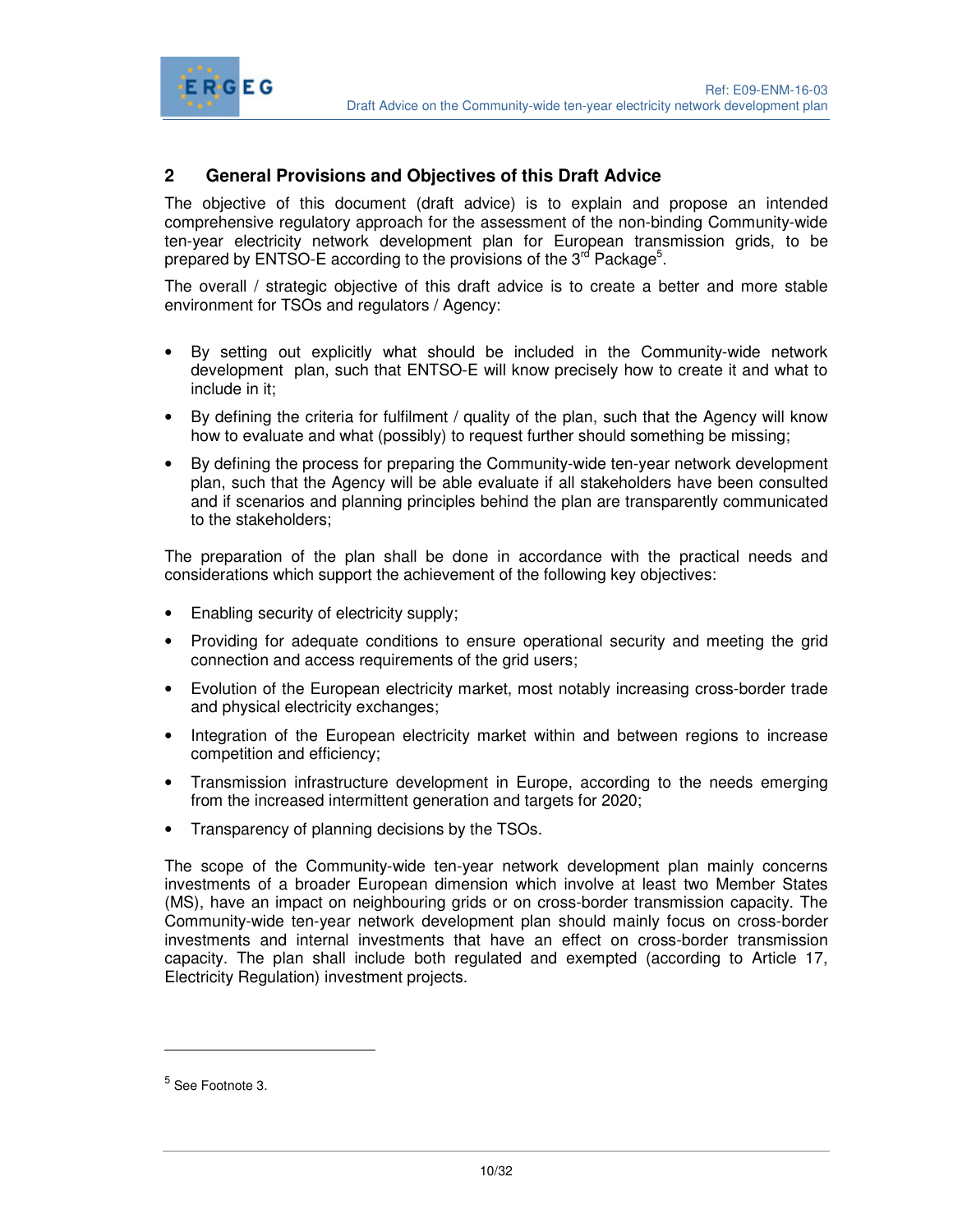

Financing and cost-sharing of the investments are outside of the scope of this document. However, the estimated cost figures of the projects foreseen in the Community-wide ten-year network development plan are mentioned.

# **3 Legal Framework**

Article 8 of the Electricity Regulation provides that the Community-wide ten-year network development plan shall, in particular:

(a) build on national investment plans, taking into account regional investment plans as referred in Article 12(1) of the Electricity Regulation, and, if appropriate, Community aspects of network planning including the guidelines for trans-European energy networks in accordance with Decision No 1364/2006/EC (TEN-E Guidelines)<sup>6</sup>;

(b) regarding cross-border interconnections, also build on the reasonable needs of different system users and integrate long-term commitment from investors referred to in Article 8 and Articles 13 and 22 of Directive 2009/72/ $EC^7$  (Electricity Directive); and

(c) identify investment gaps, notably with respect to cross-border capacities.

Regarding point (c), a review of barriers to the increase of cross-border capacity of the network arising from different approval procedures or practices may be annexed to the plan.

The Community-wide ten-year network development plan shall include the modelling of the integrated network, scenario development, a European generation adequacy outlook and assessment of the resilience of the system.

According to Article 7 of the Electricity Regulation, the European generation adequacy outlook included in the non-binding Community-wide ten-year network development plan shall cover the overall adequacy of the electricity system to supply current and projected demands for electricity for the next 5-year period as well as for the period between 5 and 15 years from the date of that outlook. The European generation adequacy outlook shall build on national generation adequacy outlooks prepared by the individual TSOs.

#### **4 Roles and Responsibilities**

 $\overline{a}$ 

The roles and responsibilities of the Agency, NRAs, ENTSO-E and TSOs are specified in detail in the  $3<sup>rd</sup>$  Package. This Section provides a summary of these roles, based on the relevant Articles of the Electricity Regulation and the Electricity Directive.

With regard to stakeholders, their roles and responsibilities (Section 4.5) are not mentioned in detail in the legislation, as they are not explicitly regulated. Nevertheless, it is essential that all stakeholders contribute their input and information to the development of the Communitywide ten-year network development plan. Moreover, it is important that stakeholders do this in a regular and systematic manner and in relation to the different timeframes: for the longterm perspective the European stakeholders' input is particularly important; for the short-term

<sup>6</sup> Decision No 1364/2006/EC of the European Parliament and of the Council of 6 September 2006 laying down guidelines for trans-European energy networks and repealing Decision 96/391/EC and Decision No 1229/2003/EC

<sup>7</sup> Directive 2009/72/EC of the European Parliament and of the Council of 13 July 2009 concerning common rules for the internal market in electricity and repealing Directive 2003/54/EC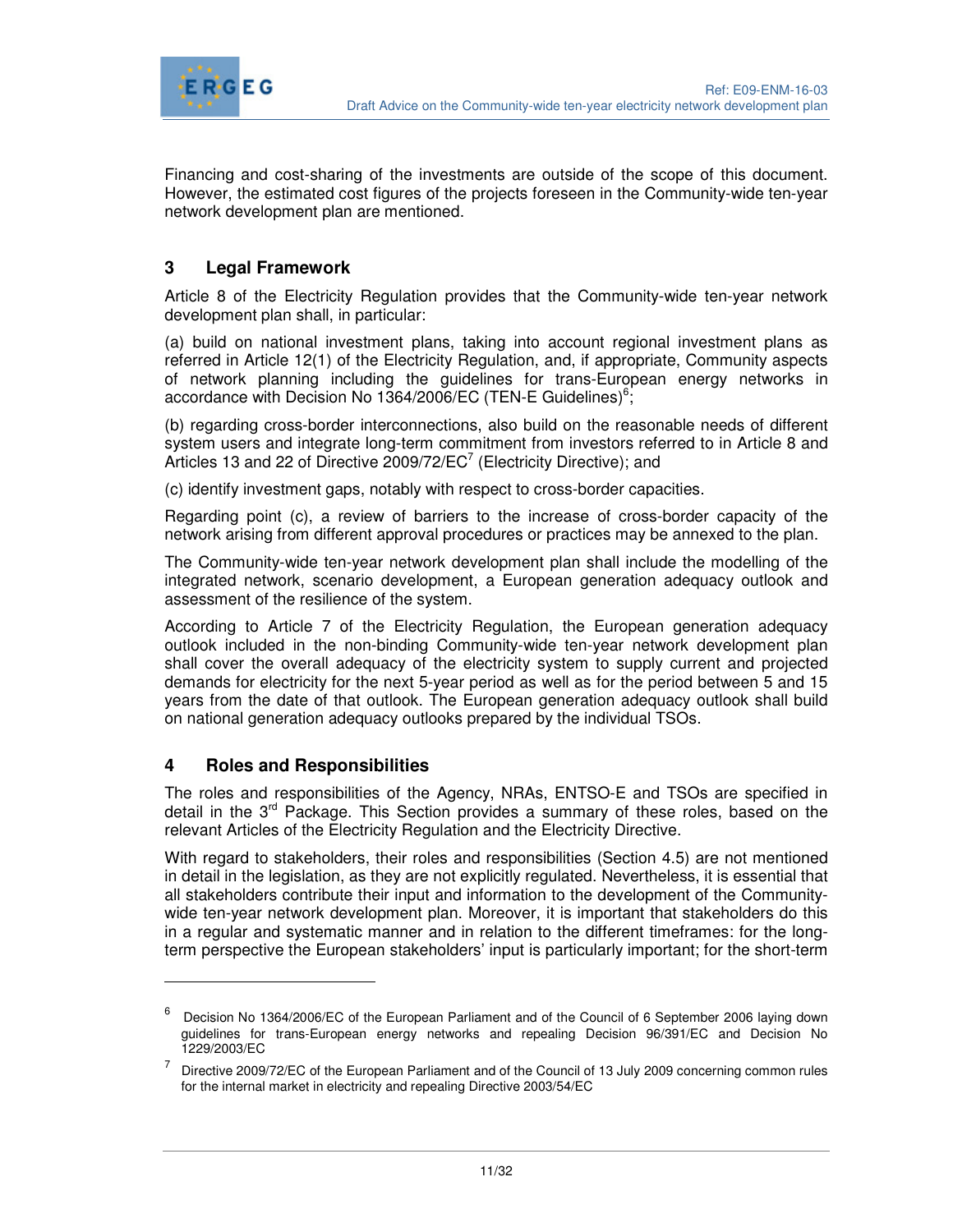

perspective and updates of the ten-year network development plan, national stakeholders' contributions are also important.

# **4.1 ENTSO-E**

ENTSO-E has the primary responsibility for delivering the Community-wide ten-year network development plan.

In order to ensure greater transparency of the entire electricity transmission network in the EU, Article 8(10) of the Electricity Regulation requires ENTSO-E to adopt, publish and regularly update a non-binding Community-wide ten-year network development plan, including a European generation outlook every two years. Viable electricity transmission networks and necessary regional interconnections, relevant from a commercial or security of supply point of view, should be included in that network development plan.

Within ENTSO-E, TSOs shall establish regional cooperation and in particular, they shall publish a regional investment plan every two years, and may take investment decisions based on that regional investment plan.

In addition, ENTSO-E shall submit the draft Community-wide ten-year network development plan, including the information regarding the consultation process, to the Agency for its opinion.

Article 10 places an obligation on ENTSO-E to conduct an extensive consultation on the plan, at an early stage and in an open and transparent manner, involving all relevant market participants, and, in particular, the organisations representing all stakeholders, in accordance with the rules of procedure referred to in Article 5(1) of the Electricity Regulation. That consultation shall also involve NRAs and other national authorities, supply and generation undertakings, system users including customers, distribution system operators, including relevant industry associations, technical bodies and stakeholder platforms. It shall aim at identifying the views and proposals of all relevant parties during the decision-making process. All documents and minutes of meetings related to the consultation shall be made public.

Furthermore and as regards the Agency's monitoring of the implementation of the plan (set out in Article 9(2) of the Electricity Regulation), ENTSO-E shall make available all information required by the Agency to fulfil its monitoring activity.

#### **4.2 TSOs**

The TSOs have a role and responsibility to collect information and data within their system and based on this information to plan their network to meet the reasonable needs of customers (both, those who generate and those who consume electric power) and to cooperate at regional and European level to adapt and publish the Community-wide ten-year network development plan.

Among other things, Article 12 of the Electricity Directive states that TSOs are responsible for**:** 

(a) Ensuring the long-term ability of the system to meet reasonable demands for the transmission of electricity, operating, maintaining and developing under economic conditions secure, reliable and efficient transmission systems with due regard to the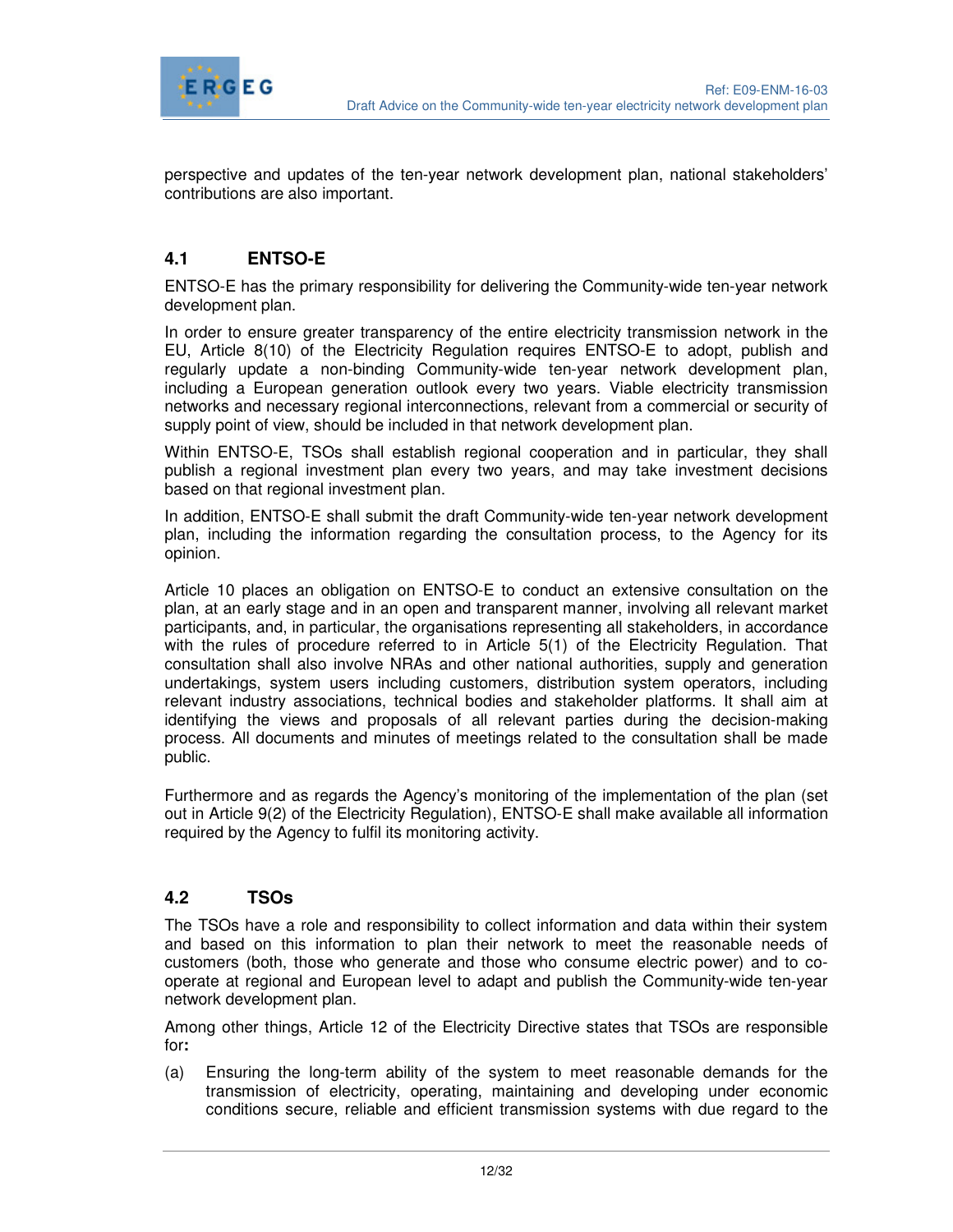

environment;

- (b) Ensuring adequate means to meet service obligations;
- (c) Contributing to security of supply through adequate transmission capacity and system reliability;
- (d) Managing electricity flows on the system, taking into account exchanges with other interconnected systems. To that end, the transmission system operator shall be responsible for ensuring a secure, reliable and efficient electricity system and, in that context, for ensuring the availability of all necessary ancillary services, including those provided by demand response, insofar as such availability is independent from any other transmission system with which its system is interconnected;
- (e) Providing to the operator of any other system with which its system is interconnected, sufficient information to ensure the secure and efficient operation, coordinated development and interoperability of the interconnected system.

Meanwhile, Article 12 of the Electricity Regulation places an obligation on TSOs to establish regional cooperation within ENTSO-E. This includes the publication of a regional investment plan every two years. TSOs may take investment decisions based on that regional investment plan. TSOs acting as the Independent System Operator (ISO) or the Independent Transmission Operator (ITO) may have additional tasks and responsibilities within network investment planning. Since this draft advice focuses on ownership-unbundled TSOs, these additional tasks are not addressed further in this document.

#### **4.3 Agency**

-

Article 9(2) of the Electricity Regulation as well as Article 6(4) of Regulation (EC) No 713/2009 establishing the Agency<sup>8</sup> (Agency Regulation) place an obligation on the Agency to provide (based on matters of fact) a duly reasoned opinion as well as recommendations to ENTSO-E, the European Parliament, the Council and the Commission on the draft nonbinding Community-wide ten-year network development plan, taking into account the objectives of non-discrimination, effective competition and the efficient and secure functioning of the internal electricity market and a sufficient level of cross-border interconnection open to third-party access (TPA). The opinion shall be provided within a period of two months from the day of receipt and include recommendations where it considers that the draft Community-wide ten-year network development plan submitted by ENTSO-E does not contribute to the objectives mentioned above.

In addition, Article 8(11) of the Electricity Regulation stipulates that the Agency shall provide an opinion on the national ten-year network development plans to assess their consistency with the Community-wide ten-year network development plan. If the Agency identifies inconsistencies between a national ten-year network development plan and the Communitywide ten-year network development plan, it shall recommend amending the national ten-year network development plan or the Community-wide ten-year network development plan as appropriate.

<sup>8</sup> Regulation (EC) No 713/2009 of the European Parliament and of the Council of 13 July 2009 establishing an Agency for the Cooperation of Energy Regulators.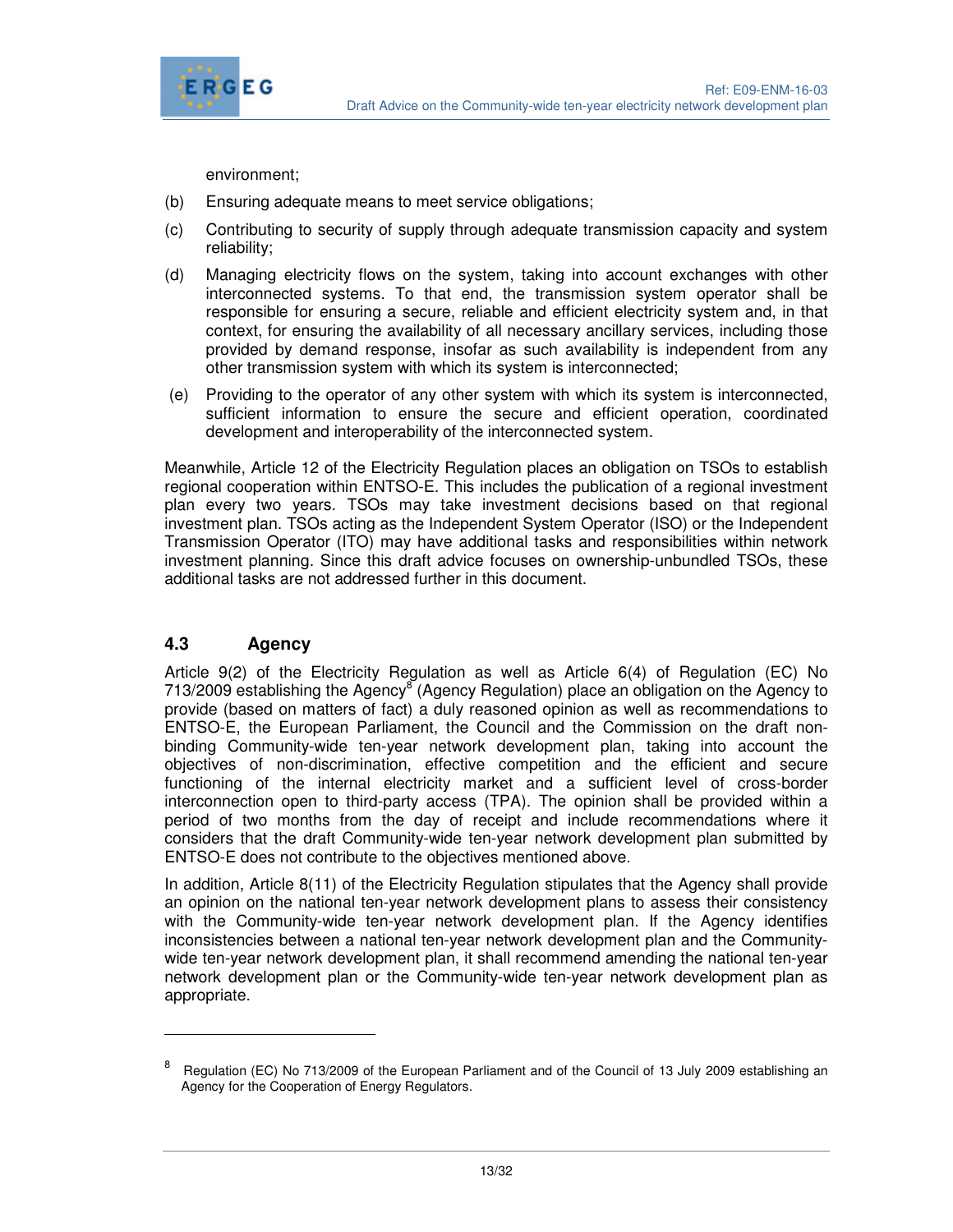

Article 6(8) of the Agency Regulation further details the Agency's monitoring of the implementation of the Community-wide ten-year network development plan: if it identifies inconsistencies between the plan and its implementation, it shall investigate the reasons for the inconsistencies and make recommendations to the transmission system operators, the national regulatory authorities or other competent bodies concerned with a view to implementing the investments in accordance with the Community-wide ten-year network development plan.

The Agency Regulation (Article 6(7)) also foresees that the Agency monitors progress as regards the implementation of investment projects to create new interconnector capacity. The Agency (Article 6(4)) also monitors the execution of ENTSO-E tasks referred to in Article 8(3) of the Electricity Regulation (adaptation of a non-binding Community-wide ten-year network development plan) and report to the Commission. It will further monitor (Article 6(9)) the regional co-operation of TSOs according to Article 12 of the Electricity Regulation, in particular that TSOs shall publish a regional investment plan every two years and may take investment decisions based on the regional investment plan. The Agency takes into account the outcome of this co-operation when formulating its opinions, recommendations and decisions.

# **4.4 National Regulators**

As set out in Article 36 of the Electricity Directive, NRAs must take all reasonable measures in pursuit of eliminating restrictions on trade in electricity between Member States, including developing appropriate cross-border transmission capacity to meet demand and enhancing the integration of national markets which may facilitate electricity flows across the EU.

NRAs must report annually on their activity and the fulfillment of their duties to the relevant authorities of the Member States, the Agency and the Commission. The report must cover the steps taken and the results obtained as regards each of the tasks listed in Article 37 of the Electricity Directive, such as monitoring investments. NRAs must monitor the TSO investment plans, and provide in the annual report assessment of the plans as regards their consistency with the Community-wide ten-year network development plan; such an assessment may include recommendations to amend those investment plans.

The NRAs should also provide information on the market to permit the European Commission to exercise its role of observing and monitoring the internal market in electricity and its short, medium and long-term evolution, including aspects such as transmission and distribution infrastructure and investments.

The NRAs must co-operate with regard to cross-border issues with the regulatory authority or authorities of the Member States concerned and with the Agency.

In addition, NRAs must co-operate at least at a regional level to enable an adequate level of interconnection capacity through new interconnections, within the region and between regions to allow for development of security of supply, without discriminating between supply undertakings in different Member States.

NRAs may have additional tasks and responsibilities within network investment planning, when the TSO acts as an Independent System Operator (ISO) or Independent Transmission Operator (ITO). Since this draft advice focuses on the Community-wide ten-year network development plan (i.e. not provisions related to national considerations) as well as on ownership–unbundled TSOs, these additional tasks are not addressed further in this document.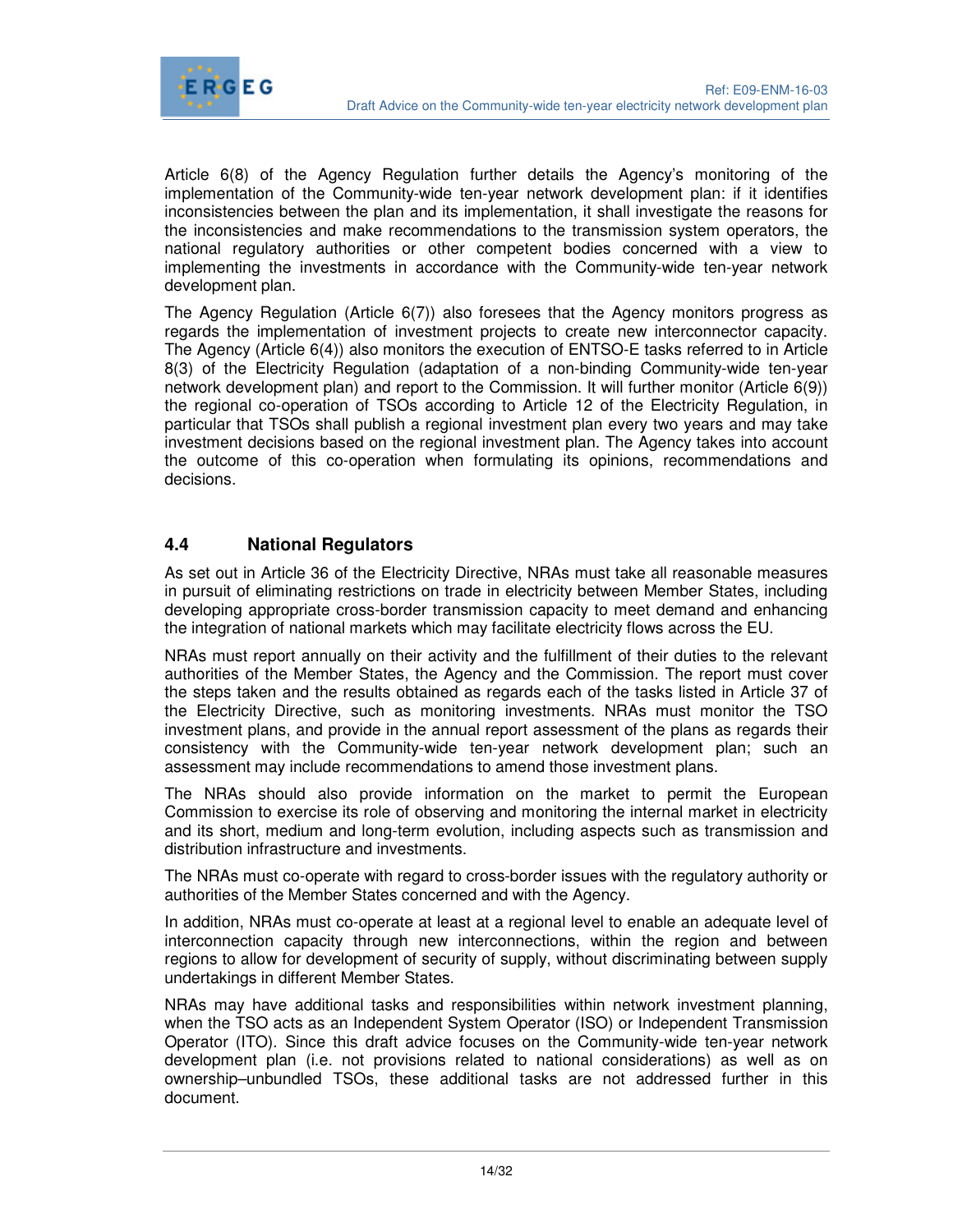

## **4.5 Stakeholders**

The involvement and consultation of stakeholders, such as producers, traders, suppliers, customers and distribution system operators will be developed as a standard practice by ENTSO-E and TSOs from the start of their work on the network development plans. Stakeholders will be consulted and able to comment on this work.

At the request of TSOs, stakeholders will provide TSOs with the relevant data from achieved, actual and future consumption/production/networks.

#### **5 Process of European Network Planning**

#### **5.1 Introduction**

During network planning, several documents must be developed and it is important that they are consistent. The process for developing the Community-wide ten-year network development plan must therefore be part of a larger planning process and not an isolated process taking place every second year. The following sections of this document set out ERGEG's views on the key elements of the process and what should be included in the TSO/ENTSO-E work.

Several documents and processes are inter-related when developing the European scheme for grid planning. The most relevant documents are the European and national generation adequacy outlook and the ten-year network development plans at Community-wide, regional and national level, which include system adequacy forecasts for these 3 levels. These documents are developed and published every year or every second year and viewed by different parties (i.e. NRAs, Agency and EC).

The European scheme for grid planning includes both the process and the output of that process, i.e. network plans and generation adequacy outlooks. The regulatory advice on the Community-wide ten-year network development plan includes both processes and documents.

Figure 1 shows the documents in the ten-year network development planning process.



Figure 1: Products (documents) in a European grid planning process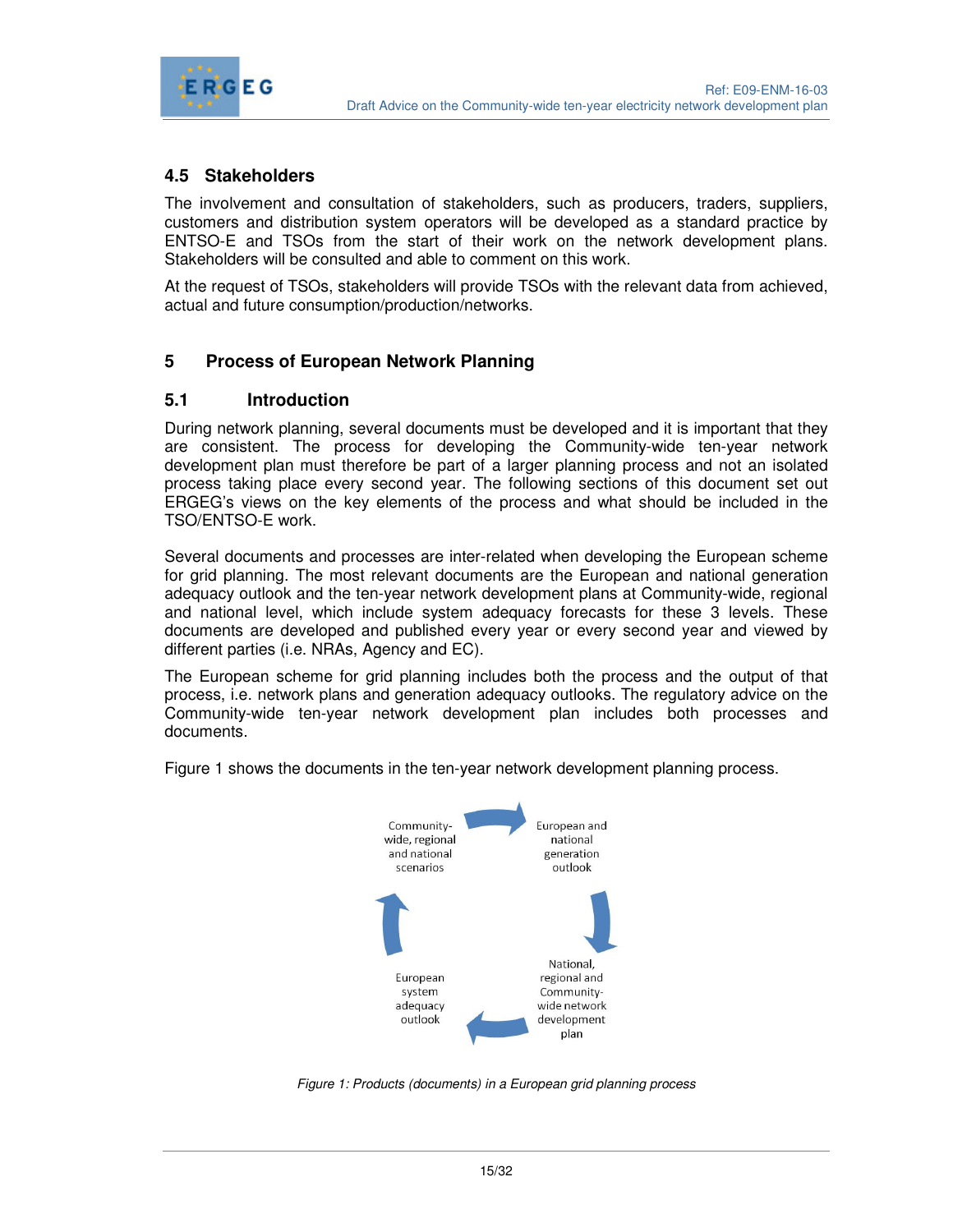

# **5.2 Planning Process**

The Community-wide ten-year network development plan shall combine a broad scale European system development with detailed information on investment projects. This requires both a top-down and a bottom-up approach.

The top-down approach requires the ENTSO-E to elaborate scenarios which will address the issues (beyond generation and demand) related e.g. to policy (e.g. 20/20/20 targets), security of supply, competition and market integration. The bottom-up approach relates the collection by TSOs of information from market participants required for identification of the projects, estimation of project costs and the consistency of the European scenarios with actual developments at regional and national level.

Regarding the top-down approach, ENTSO-E shall provide TSOs with information on the main cross-border issues to be resolved, including, where appropriate, priority projects identified in accordance with Decision No 1364/2006/EC (TEN-E Guidelines). This approach should take into account developed scenarios and modelling of the integrated power system. Information from ENTSO-E will be an input for drafting of the regional and national ten-year network investment plans, indicating the priorities at EU level.

In the bottom-up approach, the following steps should be considered (in addition to the national plans):

- Information at national level from market participants to the TSO about plans regarding supply and demand investments (amount, location and timing);
- Assessment of network reinforcements by neighbouring TSOs with consultation of the market participants to supplement the national network investments and to contribute the regional ten-year network development plan;
- Synthesis of needed network reinforcements by ENTSO-E to be included in the Community-wide ten-year network development plan.

In the bottom-up approach, the TSOs have a role and responsibility to collect information and data within their transmission systems and, based on the information collected, to plan their networks to meet the needs of customers.

These approaches should feed into  $3<sup>rd</sup>$  Package obligations for TSOs to establish regional cooperation within ENTSO-E; to publish a regional investment (i.e. network development) plan every two years; and to take investment decisions based on that regional investment plan. The regional investment plan is an important link between the Community-wide and national ten-year network development plans.

Figure 2 presents ERGEG's view of the European grid planning process, as established in the 3<sup>rd</sup> Package.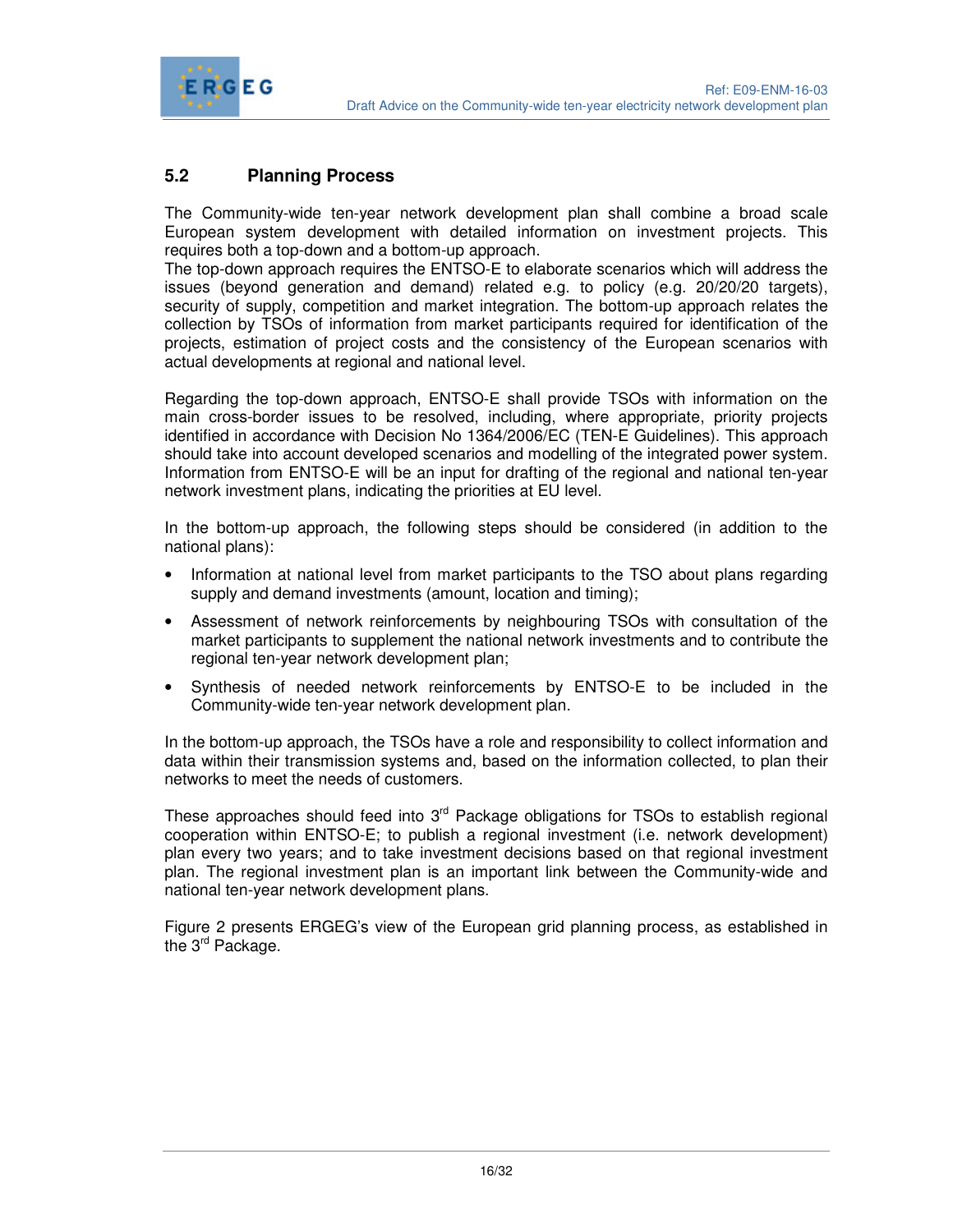



Figure 2: European grid planning process

# **5.3 Stakeholder Involvement and the Consultation Process**

The Electricity Regulation stipulates that ENTSO-E will conduct an extensive consultation while preparing the draft Community-wide ten-year network development plan, in order to identify views and proposals from all relevant parties during its drafting process. Rules of procedure for consultation are being prepared (and consulted upon) by ENTSO-E. They must include a description of the process for consultation; a description of the stages when and how stakeholders are consulted; and a list of stakeholders to be consulted.

Scenarios and draft plans should be consulted. The consultation shall be conducted at an early stage and involve all relevant stakeholders, i.e.:

- NRAs and other national authorities;
- Supply and generation undertakings;
- System users including customers;
- DSOs;
- Relevant industry associations;
- Relevant technical bodies;
- Relevant stakeholder platforms.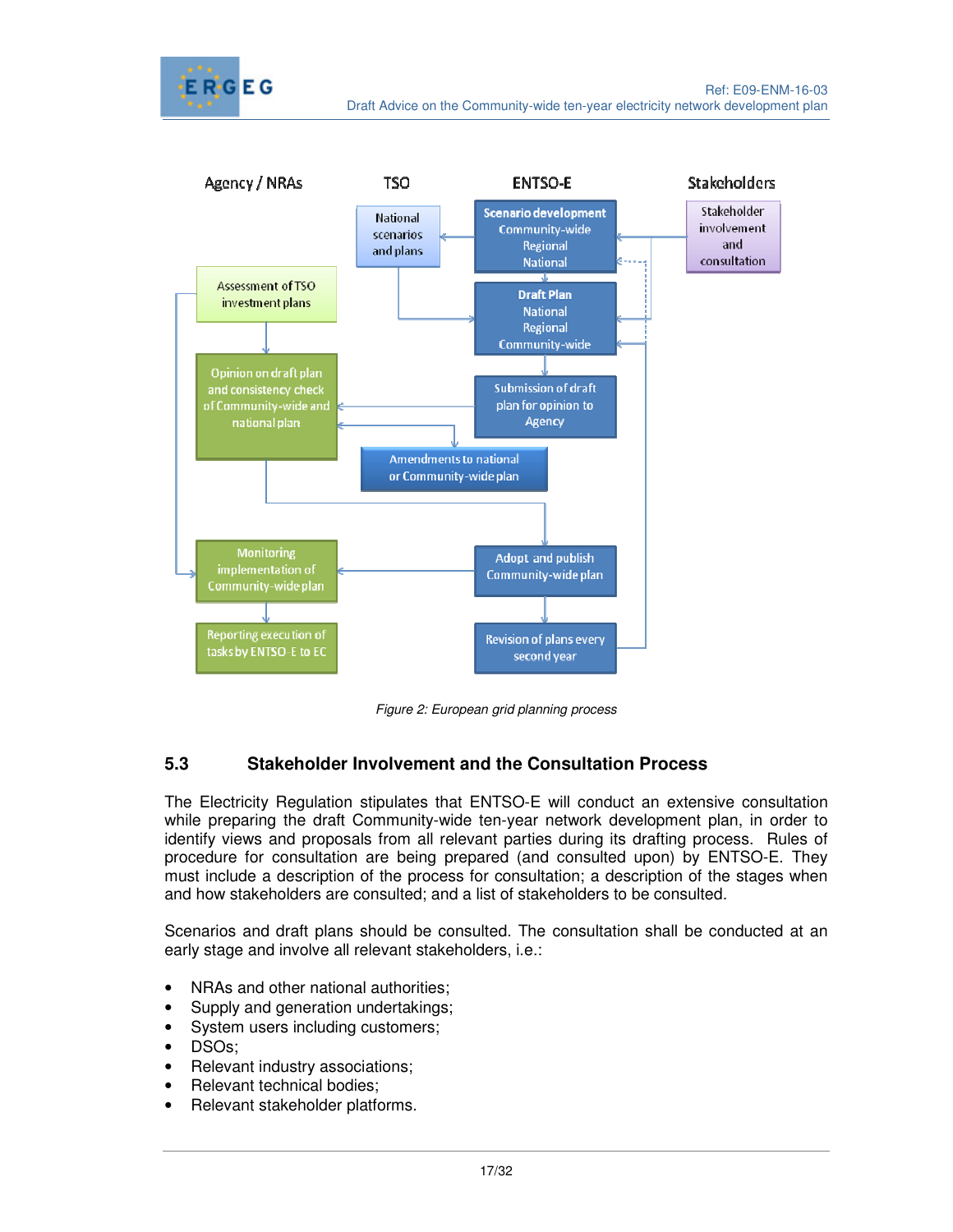

Consultation shall be conducted in an open and transparent manner. All documents and minutes of the meetings related to the consultation shall be made public.

In addition, the consultation on the draft Community-wide ten-year network development plan should be conducted at national and regional level. At national level, the consultation process should be conducted by the TSO under the NRA's oversight. The national consultation process must comply with the relevant requirements set in the ENTSO-E rules of procedure for consultations. At regional level, the consultation process will be conducted by the concerned TSOs, within the ENTSO-E regional groups and under the oversight of the relevant NRAs.

During the consultation, market participants should express especially their needs for transmission capacity on the national and cross-border level. This information will be included in drafting the national, regional and Community-wide ten-year network development plans.

#### **5.4 Submission of Network Development Plans for Opinion**

The draft Community-wide ten-year network development plan must be submitted to the Agency for opinion every second year. ENTSO-E should propose the time frames for this biannual submission and align them with the time frames for the national and regional ten-year network development plans. Furthermore, the national ten-year network development plans should be submitted by the NRA to the Agency for its opinion (to asses their consistency with the Community-wide ten-year network development plan).

The Agency will provide a duly reasoned opinion as well as recommendations to ENTSO-E, the European Parliament, the Council and the Commission on the draft Community-wide tenyear network development plan. The opinion will be provided within two months, if the Agency considers that the draft does not contribute the objectives set for Community-wide ten-year network development plan. If the Agency has requested that the Community-wide ten-year network development plan be revised, the amended plan will be provided by ENTSO-E for a new opinion by the Agency, within a time frame set by the Agency when delivering its first duly reasoned opinion.

The Agency provides an opinion on the national ten-year network development plans to assess their consistency with the Community-wide ten-year network development plan.

#### **6 Contents of the Community-wide Ten-Year Electricity Network Development Plan**

#### **6.1 Introduction**

The Community-wide ten-year network development plan is non-binding and will be published every second year. It should include also a status review of the previous plan, explaining the deviations between what was foreseen in the previous plan and what has been achieved following the publication of the previous plan.

The Community-wide ten-year network development plan should give as reliable a view as possible of the integrated European electricity market and the infrastructure needs. The objective is to provide visibility to market participants, national TSOs, NRAs and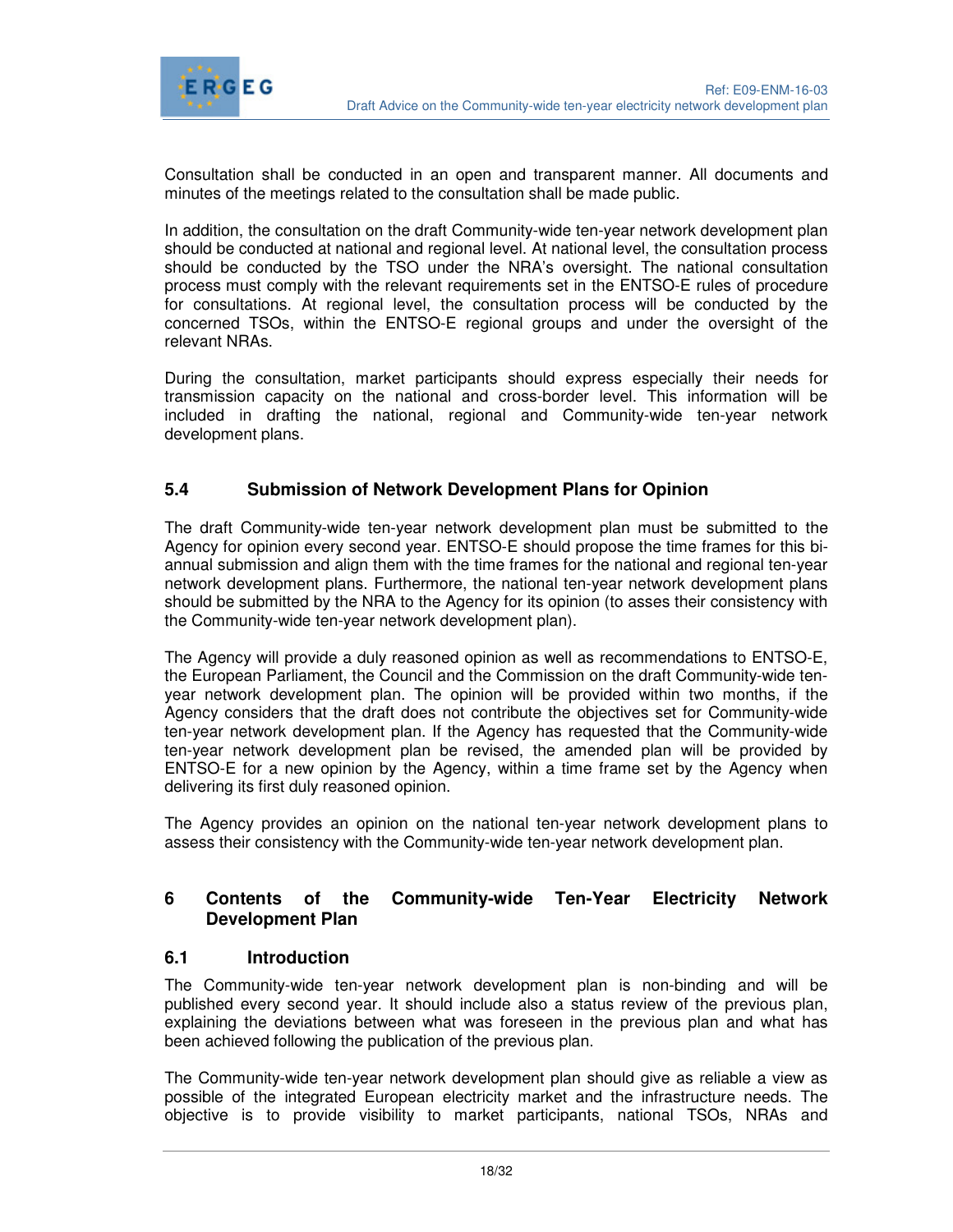

governments. The Community-wide ten-year network development plan also aims to help make investment decisions in a timely manner and to coordinate neighbouring TSOs on cross-border infrastructure development, even if the investment process may be managed at a regional or national level. All the main issues related to demand, supply and strategies and projects of market participants should be integrated.

The Community-wide ten-year network development plan should identify congestion on interconnections as well as internal congestion having an effect on cross-border activities.

The Community-wide ten-year network development plan should focus on the following issues:

- Development of infrastructure for generation to be introduced to the European market and to provide for meeting demand (supplying consumption);
- Removal of internal and cross-border bottlenecks;
- Security of supply.

Figure 3 shows the key components to be included in the Community wide ten-year network development plan. Furthermore, the Community-wide ten-year network development plan must include information regarding the consultation process.



Figure 3: Contents of the Community-wide ten-year network development plan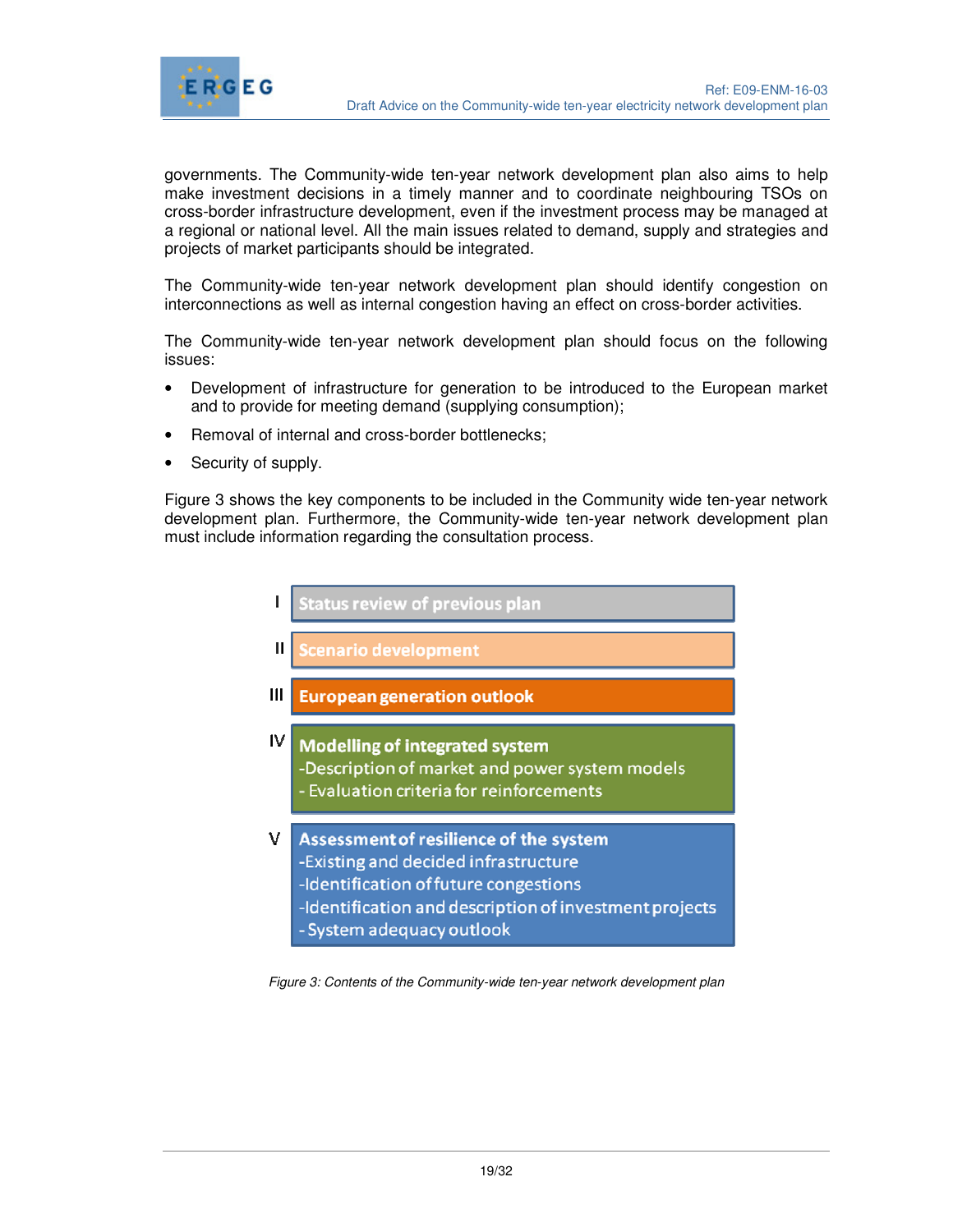

# **6.2 Scenario Development**

Traditionally, deterministic or probabilistic (and sometimes a combination of both) methods have been used for network planning. However, long-term network planning must take into account different possibilities for future developments and include relevant stakeholders in the process. For this purpose, scenarios are needed. Scenarios are snapshots of possible future situations and developments, based on a consideration of major relevant trends and system and market developments.

Long-term development in the electricity market is the key feature of the Community-wide ten-year network development plan. ENTSO-E is responsible for running and initialising the scenario development process. ENTSO-E should therefore build scenarios providing paths to the possible future of the European electricity market. The views from relevant stakeholders, including TSOs, DSOs, producers, large consumers, suppliers and traders are to be taken into account to develop these scenarios. Relevant stakeholders could also directly take part in the scenario development process. At national level, TSOs is responsible that the relevant national stakeholders are included in the development of scenarios.

ENTSO-E ensures that assumptions for developing scenarios are coherent across the EU and that European scenarios are fed into the regional and national scenario processes.

Upon written request, stakeholders should submit the required information to ENTSO-E within a reasonable time frame, especially with regard to assessing the existing and potential bottlenecks for transmission capacity.

The time horizon for the scenario development is 10-20 years. Scenarios should address at least the following issues:

- Energy policy and climate change;
- Availability of primary energy resources at national, European and worldwide level;
- Demography, GDP and financial resources;
- Price of primary energy;
- Price of electricity;
- New technologies to produce, to transmit and to consume energy.

Further issues, relating in particular to the European generation adequacy outlook are referred to in Section 6.3.

Consistency is to be ensured between the scenarios developed in the gas sector by ENTSO-G and in the electricity sector by ENTSO-E. Scenarios published by other organisations, like EC and IEA should be monitored and referred where appropriate.

Because scenarios reflect major trends, it is not necessary to develop but only to revise scenarios every second year when the Community wide ten-year network investment plan is adopted and published. When ENTSO-E starts a new scenario process the TSOs, the Agency and the NRAs should be notified. ENTSO-E should present the results of the scenario work to the Agency for an opinion before launching the actual work on the network development plans.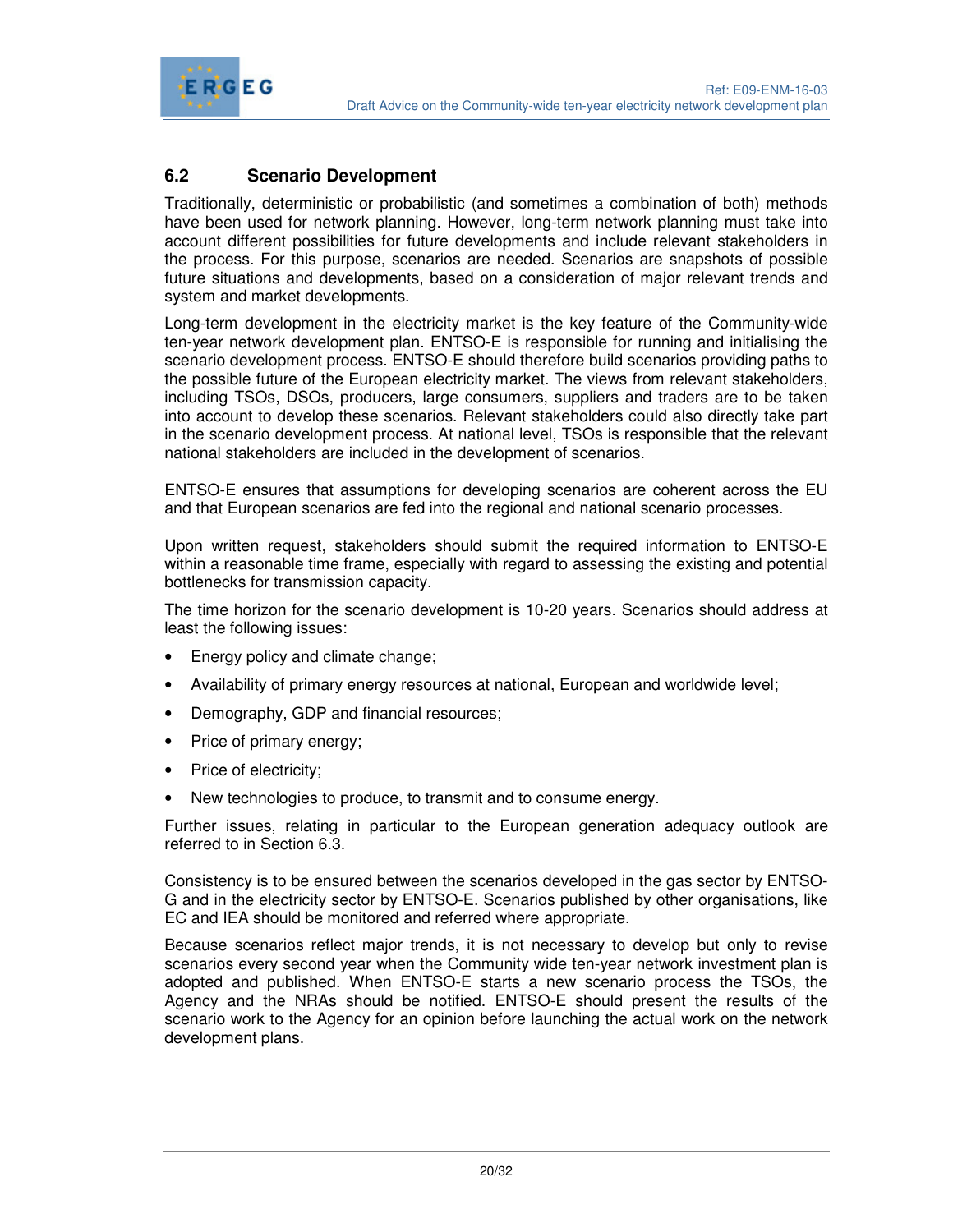

# **6.3 European Generation Adequacy Outlook**

European energy regulators support the view that the well-functioning electricity market should be able to deliver security of supply and generation adequacy. Additional mechanisms beyond the market may be introduced only after a careful consideration of barriers to investment and possible adverse effects of such additional mechanisms to the integrated electricity market.

Generation adequacy means that adequate generation capacity for meeting demand is available, taking into account network constraints. Within that scope, timeframes have to be considered from the present up to 5 years (e.g. sufficient margin during peak load) and from 5-15 years ahead (investments in new generation capacities).

In the time frame from the present situation up to 5 years, the evaluation of generation adequacy is based on the decided and planned generation projects. In the longer time frame up to 15 years, the scenarios should be developed to evaluate generation adequacy. In this scenario development, issues to be considered and taken into account should include:

- Diversity of different production technologies;
- Evolution of a liquid electricity market to foster financial feasibility of future generation investment;
- Efficient electricity market by enhancing demand response of consumption;
- Decommissioning of old power plants;
- Environmental policy objectives and their effect on the new and old generation technologies;
- Authorisation procedures for new generation and grid enforcements and their effect on the commissioning time frame.

The European generation adequacy outlook must cover the overall adequacy of the electricity system to supply current and projected demands for electricity for the next 5-year period as well as for the period between 5 and 15 years from the date of that outlook. The European generation adequacy outlook builds on national generation adequacy outlooks prepared by each individual TSO.

ENTSO-E will propose the method for evaluating the generation adequacy, the contents of generation adequacy outlooks and the situations (e.g. details of scenario in terms of peak load) where generation adequacy is to be evaluated. This method should be applied when the TSOs prepare their national outlooks and map situations which may lead security of supply problems. In their national generation adequacy outlooks, TSOs indicate, as the system responsible party, the appropriate level of generation reserve capacity needed to ensure system security. The European generation adequacy outlook shall be published within the context of the Community wide ten-year network development plan.

The consistency of methods and situations between the national generation adequacy outlooks is to be ensured by ENTSO-E when preparing the European generation adequacy outlook based on the national outlooks. In so doing, ENTSO-E should take into account the possible overlap or alternative generation investment plans described in these national outlooks. ENTSO-E should also take care that the European outlook is not a mere compilation of the national ones but a coordinated European generation adequacy outlook.

Every TSO prepares its national generation adequacy outlook consisting of outlooks for total generation differentiated per primary energy source. National generation and demand should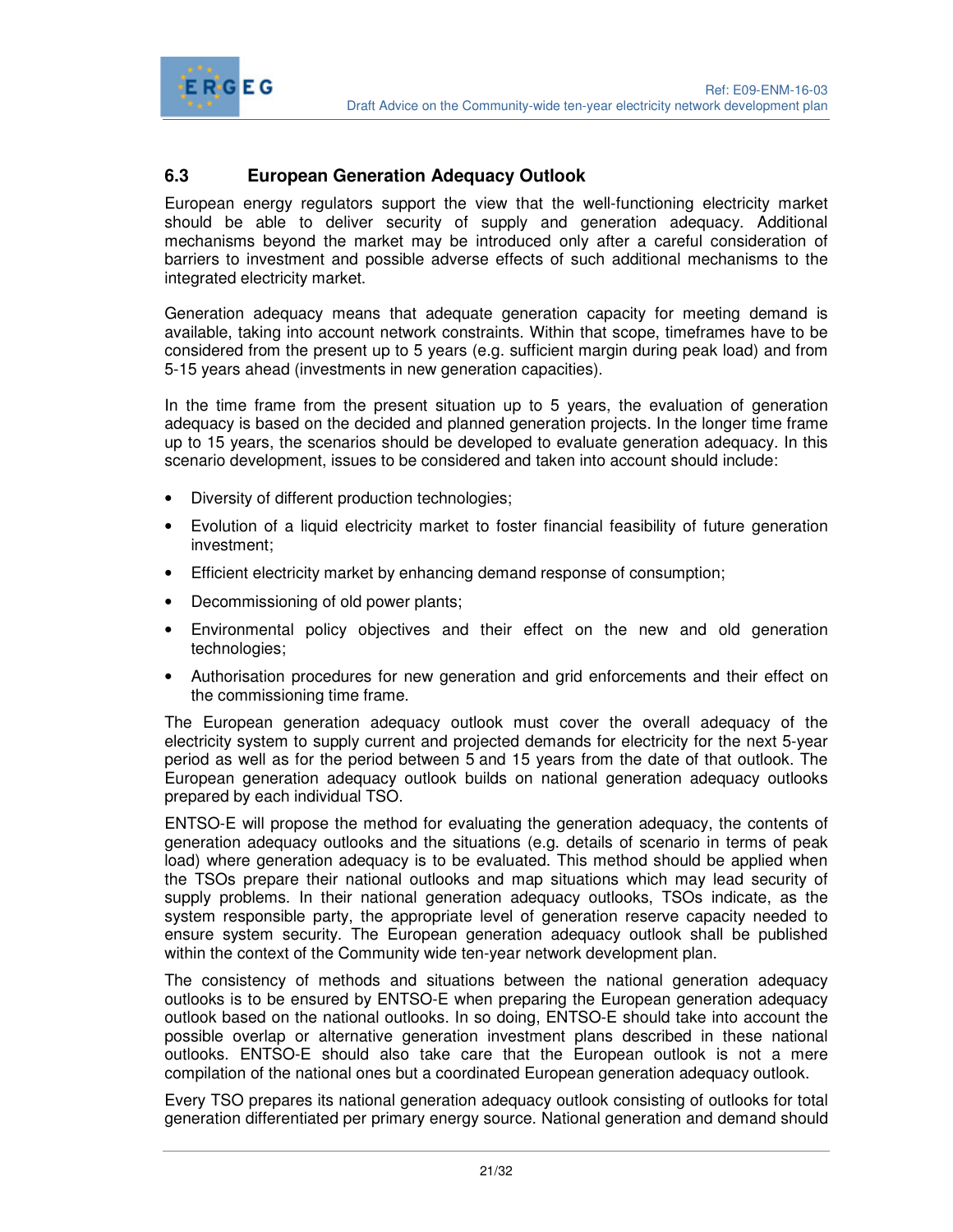

be defined in the identified scenarios in the future 5-15 years time frame. Balance between supply and demand should also be identified for this period.

The European generation adequacy outlook for the next 5-year period should mainly include the decided and planned generation investment projects, decided and planned decommissioning of generation plants and forecasted demand (taking into account the peak load forecasts). Based on these demand and supply outlooks, the balance between supply and demand for this period can be identified. The national generation adequacy outlooks include at least the same issues, within the same timeframe of 5 years. When drafting the national generation outlook, the TSOs will indicate whether sufficient network transmission capacity is available for a decided or planned generation investment project and announce time table and network investments to solve the problem.

ENTSO-E must describe transparently the method and results of evaluation in the Community-wide ten-year network development plan.

# **6.4 Modelling of Integrated Network**

The impact of the identified scenarios on the power system is to be studied by applying modelling of integrated network. Models of the electricity market and the power system will be used to determine the transmission needs required by each scenario. Market model includes an analysis of the energy flows in the identified scenarios across Europe. The model should include all relevant parameters having an influence on the market. Where and how much energy is traded in the market depends on the primary energy sources and price levels of generated electricity in different countries and regions. Within a scenario, these parameters define the balance between supply and demand within a national network and across a region and Europe. The duration curves for transmission between the identified demand areas are calculated along with the costs of congestion if limitations in transmission between these demand areas occur.

Based on the analysis made with the market model, ENTSO-E and TSOs will evaluate potential congestion in transmission capacity and the resulting lack of market integration and competition in the identified scenarios.

A power system model analyses transmission capacity and its limitations for existing grids and alternative reinforcement solutions for the identified scenarios under different operating situations. Information from the market model about energy flows in the grid provides important background information regarding the need for transmission capacity in the important cross-sections of the network. The calculations should be executed with load flow and dynamic simulation software and a relevant grid model applying the technical criteria described in Section 6.5. The result of this analysis will be transmission capacity for the identified scenario, with planned network reinforcements.

The power system model will map all the necessary existing components of a grid. It is important not just to display each region or national network itself but to have a view of the whole system in order to ensure that efficient investments are made to integrate European markets.

Preferably, TSOs and ENTSO-E should apply analysis tools which include both market and power system models. If this is not possible then an iterative planning process should be used where separate market and power system analysis tools are applied sequentially.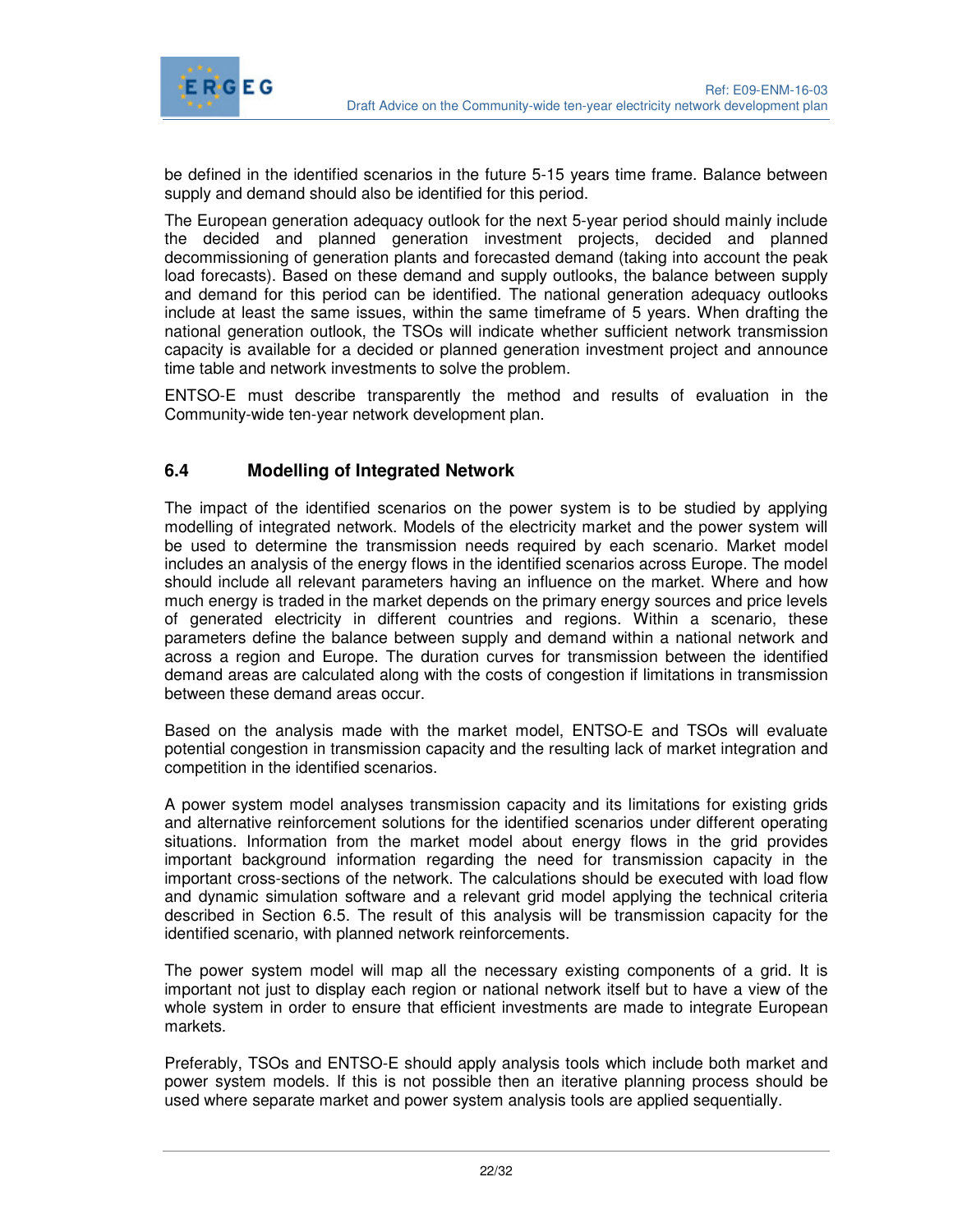

TSOs and ENTSO-E shall also apply compatible analysis tools, where data exchange between different tools shall be ensured by proper conversion.

To ensure consistency between the national, regional and Community-wide ten-year network development plans, compatible assumptions and modelling is to be used for all 3 types of ten-year network development plans.

ENTSO-E must include a description of the modelling, as well as all assumptions, in the Community-wide ten-year network development plan. The TSOs must include same information in the national and regional ten-year network development plans.

#### **6.5 Evaluation Criteria for Reinforcements**

The four steps in the evaluation of the required network reinforcements include the following:

- 1. The need for the network reinforcements should be prioritised based on the technical and economic criteria;
- 2. Alternative solutions should be evaluated based on the scenarios, generation outlooks and market and power system modelling;
- 3. As a result of this evaluation, the relevant requirements for network reinforcements shall be identified;
- 4. Finally, alternative network reinforcements from step 3 should be mapped, applying both technical and economic criteria.

#### **6.5.1 Technical Criteria**

Possible investments identified in the ten-year network development plan must be assessed according to technical planning criteria defined by ENTSO-E and TSOs. These criteria should include pre-fault operating conditions, faults to be applied in simulations (e.g. (N–1) criterion) and acceptable post-fault consequences.

The technical criteria to be checked include:

• Thermal criterion

This criterion consists determining the load flow of the grid for studied demand and supply cases during normal operation and disturbances.

The most severe operating conditions where thermal criterion shall also be fulfilled are:

(a) unscheduled outage of the largest generating unit in an area short in generation capacity occurs or;

(b) maximum generation in an area with surplus in generation capacity is delivered.

ENTSO-E together with TSOs shall define the most severe operating conditions, which shall be described transparently in the Community-wide ten-year network development plan.

Stability criterion

The criterion consists in determining load flows and voltage levels through the network after an incident, e.g. loss of line or generator with or without a fault.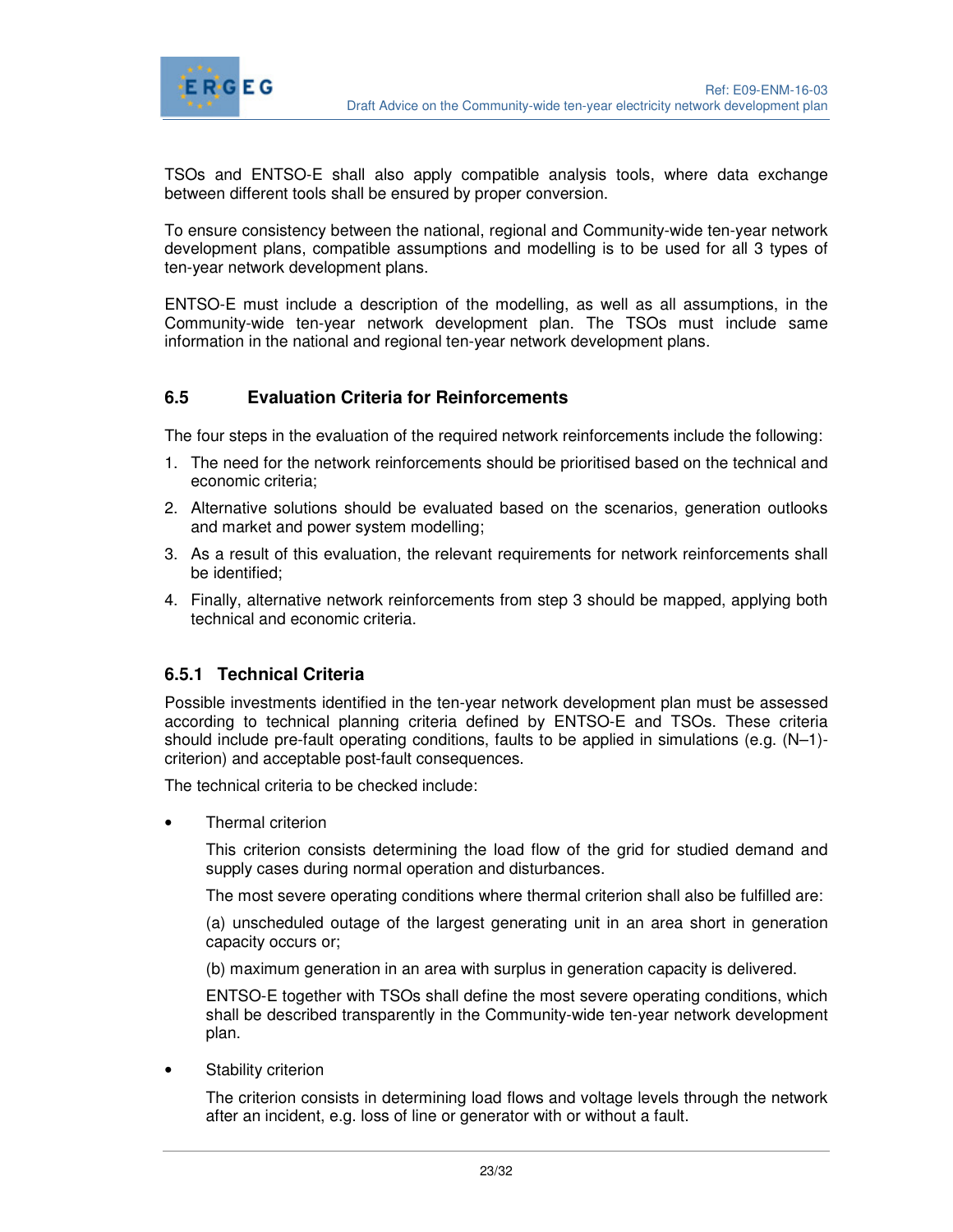

ENTSO-E together with TSOs must define the criteria (e.g. voltage and power fluctuations, voltage angle difference after the line outage, damping of these fluctuations, maximum duration of a fault, reclosing after the disconnection) for stable operation after the incident.

• Voltage and reactive power criterion

This criterion consists in determining the voltage level in all network nodes for all relevant normal and disturbed operational states. For reactive power compensation equipment, the criterion shall ensure that:

(a) the reactive power generation equipment necessary for maintaining the voltage within the allowed range and reducing losses in a normal operating state is performing for maximum demand situations; and

(b) the reactive power absorption equipment necessary for maintaining the voltage within the allowed range is performing for the minimum demand situations.

Short-circuit criterion

This criterion consists in determining the short circuit currents for the primary switching equipment in the network. The requirement for this criterion is for the short circuit currents to be smaller than the allowed limits of the primary switching equipments installed in the network.

ENTSO-E and TSOs must define the applied technical planning criteria to assess possible investments. Technical planning criteria must be described transparently in the Communitywide ten-year network development plan and they must be consistent with those applied in the regional and national ten-year network development plans. Any deviation from these criteria in the national or regional ten-year network development plan should be justified and communicated transparently to the market participants when the national and regional tenyear network development plans are published.

#### **6.5.2 Economic Criteria**

Economic criteria must be based on socio-economic evaluation of the benefits and costs of the possible investments at European level.

The planning criteria can be roughly divided into two parts:

- (1) Investment (business) plan
- (2) (Socio-)Economic criteria

These shall include at least for:

- (1)
- Investment costs;
- Project risk analysis;
- Change in losses;
- Possible synergies and dependencies between the projects.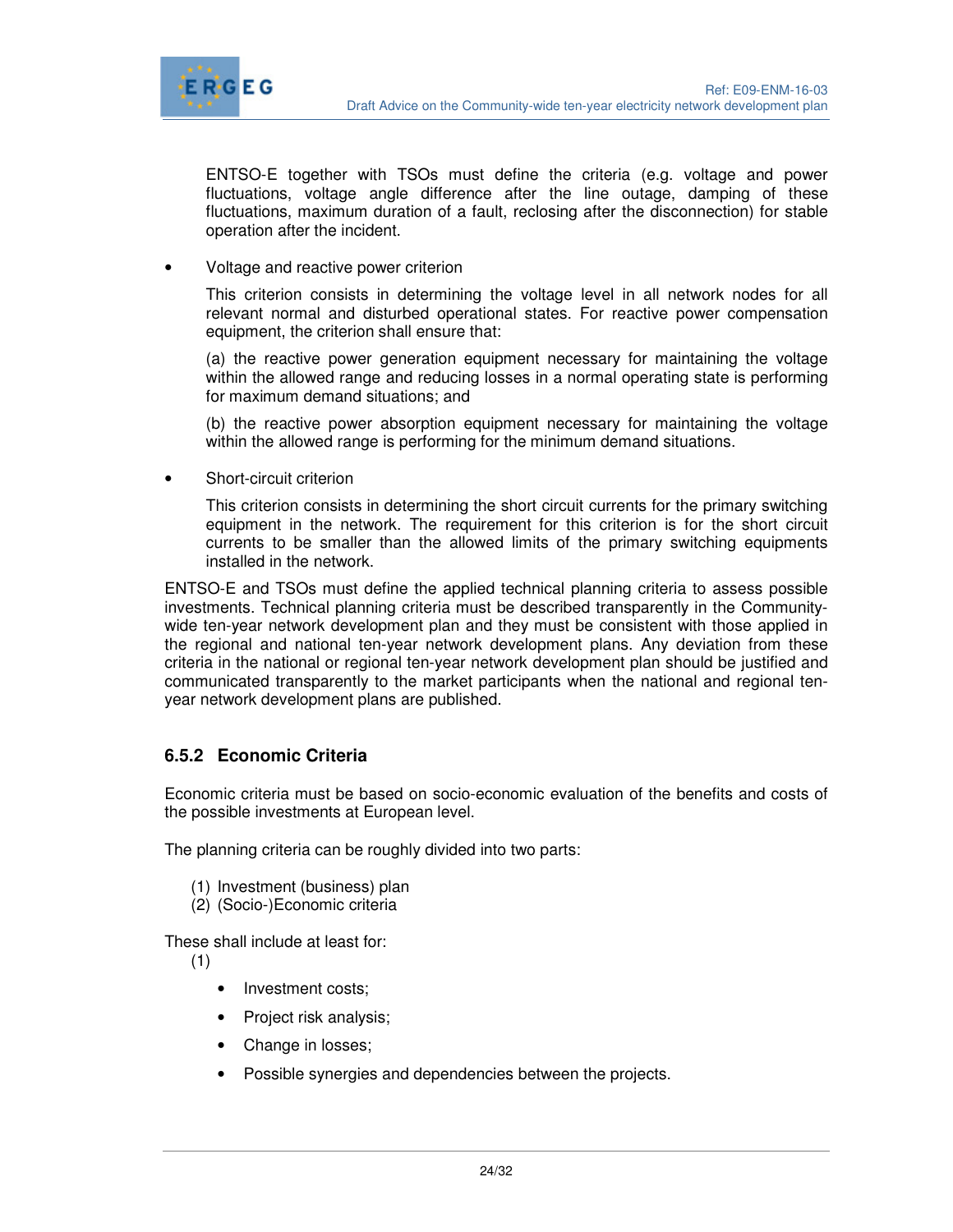

and for

(2)

- Exchange of ancillary services;
- Value of more integrated market, e.g. managing price differentials effectively across congested areas;
- Potential socio-economic value of the higher welfare for the end-customers within the European market;
- Risk for energy and/or power shortage and cost of shortage, i.e. security of supply;
- Generation optimisation according to the costs of generation (i.e. supporting optimal merit order, so that the cheapest generation can always be run).

ENTSO-E and TSOs must define the economic planning criteria to assess the costs and benefits of possible investments. Economic planning criteria shall be transparently described in the Community-wide ten-year network development plan and they must be consistent with those applied in the regional and national ten-year network development plans. As with the technical criteria, any deviation from these economic criteria in the national or regional tenyear network development plan should be justified and communicated transparently to the market participants when the national and regional ten-year network development plans are published.

# **6.6 Assessment of Resilience of the System**

# **6.6.1 Existing and Decided Infrastructure**

The Community-wide ten-year network development plan must provide a map of existing and decided infrastructure, both regulated and exempted. ENTSO-E must publish the capacity information at all interconnections based on information from TSOs:

- Transmission capacity;
- Rate of transmission capacity use on an annual (and monthly) basis for the previous 5 years;
- Additional transmission capacity decided to be built.

Main transmission routes across the European power system must be presented to provide a clear view to identify the bottlenecks in the transmission grid.

# **6.6.2 Identification of Future Bottlenecks in the Network**

The Community-wide ten-year network development plan must identify gaps in transmission capacity. For that purpose, the modelling of the market and the network will be used to provide for:

- Investments needed (lines, substations, other equipment) to increase or maintain the transmission capacity across borders and within the national power system;
- Investments in new technologies to increase or maintain transmission capacity.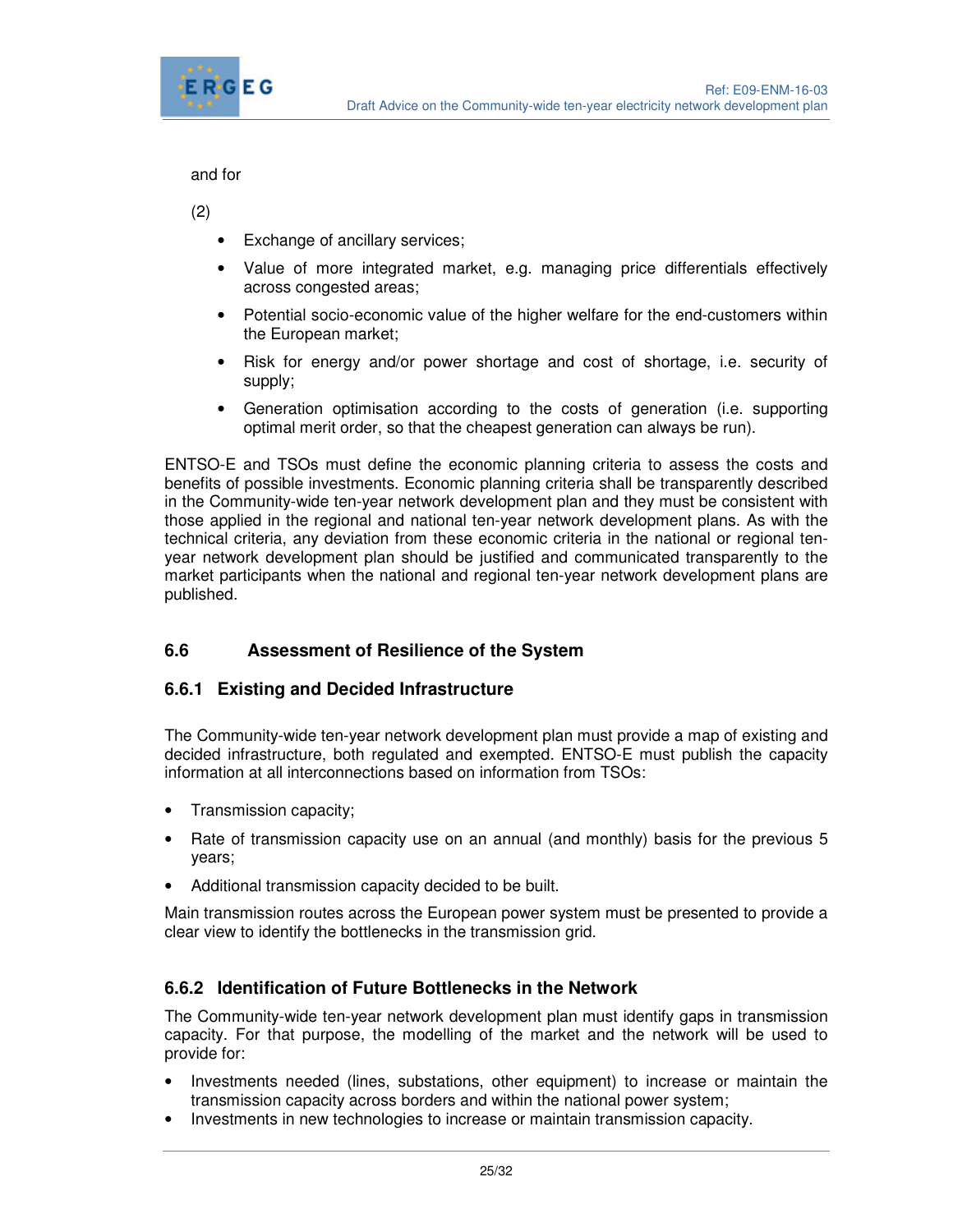

# **6.6.3 Identified Investment Projects**

The Community-wide ten-year network development plan must:

- (a) Indicate to market participants the main transmission infrastructure that needs to be built or upgraded over the next 10 years and their project costs;
- (b) Present the implementation stage of the previously adopted plan outlining the reasons for delays (including different and/or inefficient approval procedures or practices), project cancellation, progress achieved and new projects and the reporting date of the changes by NRAs and ENTSO-E/TSOs to the Agency/NRA;
- (c) Present the changes to the previous investment plan (e.g. delays, project cancellations, progress achieved, new included projects) and corresponding justifications;
- (d) Contain all the investments already decided and identify new investments which have to be executed in the next 3 years; and
- (e) Overview of timeframes.

Beyond that, the Community-wide ten-year network development plan may include also a review of barriers to increasing network capacity (including different and/or inefficient approval procedures or practices).

The Community-wide ten-year network development plan must also include a summary of investment plans as well as investment gaps identified at national level and any additional input from the regional plans.

The Community-wide ten-year network development plan must include an analysis of whether the transmission network reinforced with the proposed investments is sufficient to satisfy the transmission needs from supply and demand based on the applied scenarios. This analysis must include an evaluation of the system adequacy for the adapted Community-wide ten-year network development plan.

It might be possible in certain cases for the number of realistic options for investment projects to be limited. However, at least one option is needed and must be specified as the preferred one.

The Community-wide ten-year network development plan should, where appropriate, identify alternative investments to fulfil transmission needs and adjust the plans accordingly to needs of integrated electricity markets. The Community-wide ten-year network development plan should describe, in as much detail as possible, the alternative investments in order for NRAs and market participants to assess these projects.

The reasons for selecting a specific investment project from several options should be clearly explained in the Community-wide ten-year network development plan.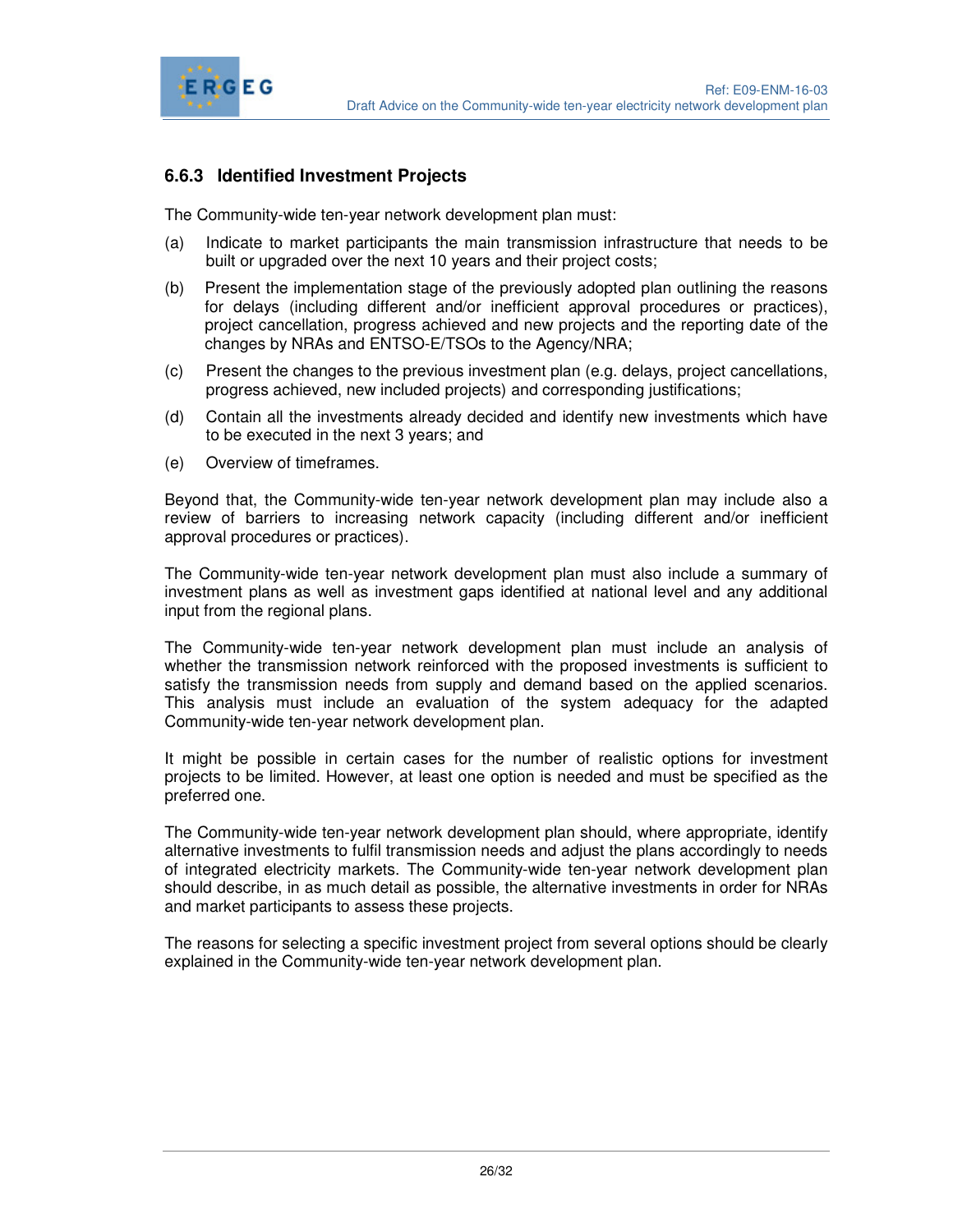

# **6.6.4 Technical and Economic Description of Investment Projects**

The Community-wide ten-year network development plan must present a technical and economic description of the identified investment projects under point (a) in Section 6.6.3, including at least the following issues:

- Technical aspects e.g. transmission capacity, length of line, date of commissioning, map/grid scheme;
- Economic aspects e.g. estimated cost of investment;
- Risks for timely implementation e.g. dependence on other infrastructure projects, environmental issues, compliance with studied scenarios;
- Contribution to system operation (e.g. improved operational security), market and economic benefits (e.g. reduced losses, improved social welfare in terms of enabling the most economic generation units to run) and evaluation of what would happen if the investment is not implemented (i.e. "no-option").

#### **7 Criteria for Regulatory Opinion**

The objective of the Community-wide ten-year network development plan is to eliminate the physical congestion where it is considered to hinder the development of the cross-border trade and market integration.

The Community-wide ten-year network development plan must provide a shared vision on the European power system. For that purpose, the plan must build on complementary processes:

- EU-wide scenarios;
- Development of the infrastructure country by country, based on the developed scenarios and generation adequacy outlook.

This requires both top-down and bottom-up approaches. ENTSO-E must help identify scenarios and provide TSOs with sufficient information on the major cross-border issues to be solved. TSOs must provide national information to ENTSO-E.

The Agency, when forming its opinion on the plan, will evaluate whether the following processes and issues have been executed and fulfilled:

- ENTSO-E has prepared scenarios and these have been applied also at regional and national level;
- Modelling of integrated network has been made applying bottom-up and top-down approaches;
- European and national generation outlooks have been prepared and are consistent with each other;
- Assessment of the resilience of the system has been made
- Consultation of all relevant stakeholders has been conducted at European, regional and national level and the outcome of these consultations has been documented;
- Coherence between the national, regional and Community-wide ten-year network development plan is met; and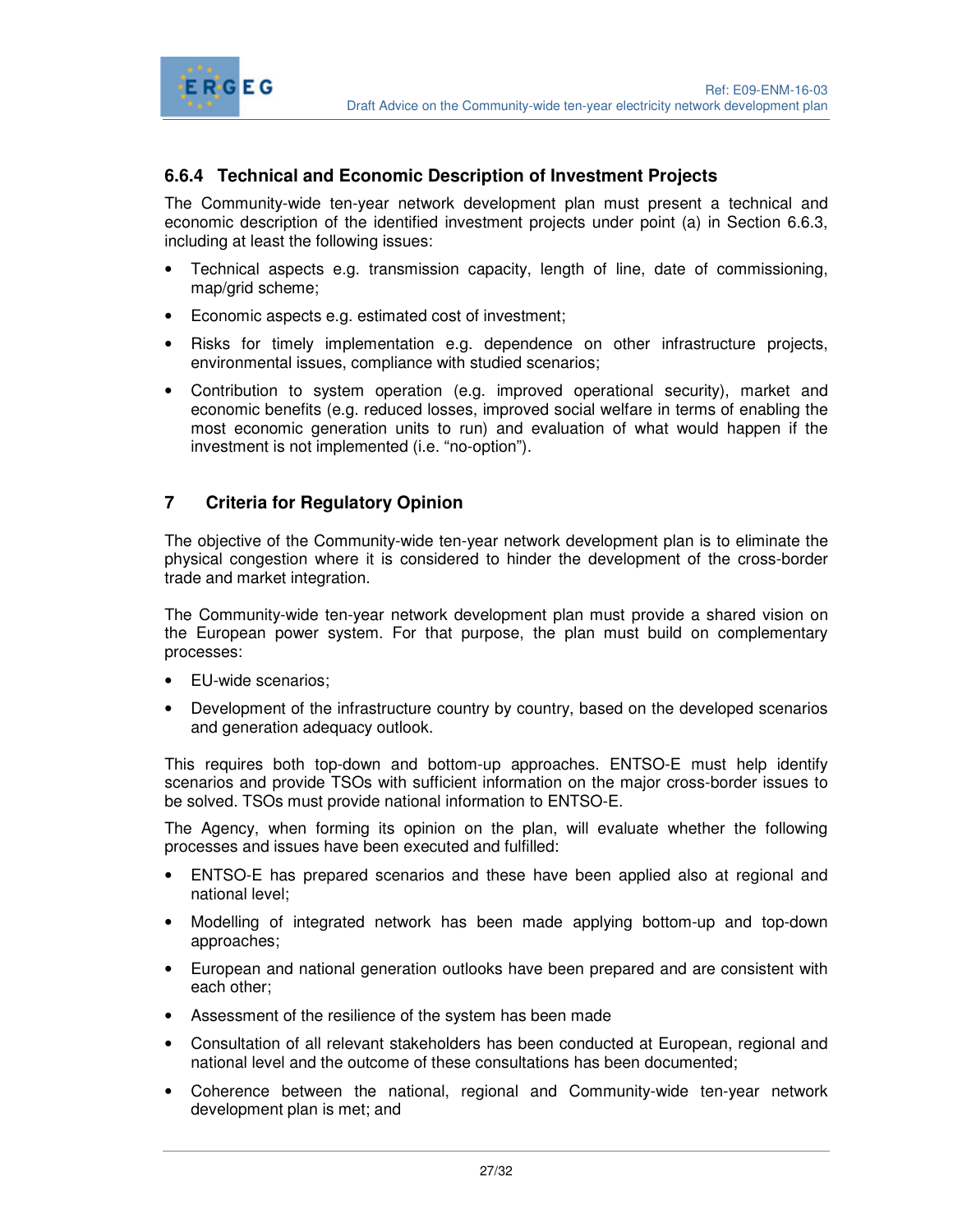

• Monitoring report on the implementation of the plans has been prepared.

Furthermore, the (national and Community-wide) ten-year network development plans must ensure:

- Non-discrimination;
- Effective competition;
- Efficient and secure functioning of the internal electricity market; and
- A sufficient level of cross-border interconnection open to TPA.

The power system is to be designed so that demand is met efficiently and safely. This means that the power system should be planned, built and operated so that sufficient transmission capacity is available to deliver generated electricity and to meet the needs of consumption in a way which is economically efficient. In this way, the benefits will be maximised and the costs minimised from the European perspective.

In addition, flexible investment solutions which take into account alternative futures should be promoted. The transmission network should allow for well-performing joint operation. This requires coordination, both in the planning of the power system and at the operating stage.

The planning process should be smooth, efficient, consistent and transparent.

#### **8 Coherence between National, Regional and Community-wide Ten-Year Network Development Plan**

The national ten-year network development plans should be coordinated and comparable to the ten-year plans at regional and European level. To that end, it is highly recommended that the national and regional ten-year network development plans follow a compatible and comparable structure and contents as the Community-wide one. National plans should identify infrastructure needs with a wider importance for the EU or for the regions and they should include analyses which are influenced by European policies as well as the national situation. Information requested by ENTSO-E must be included in the national and regional ten-year network development plans, taking into account information and comments from market participants.

Each NRA will monitor whether the national ten-year network development plan is consistent with the Community-wide ten-year network development plan. If any doubt arises as to the consistency with the Community-wide ten-year network development plan, the NRA may recommend that the TSO amend the plan. Each NRA will conduct this assessment in its annual report. Similarly, if the Agency identifies inconsistencies between a national plan and the Community-wide plan, it can recommend either to amend the national or the Communitywide plan.

As has been explained previously, the national ten-year network development plans must be taken into consideration in the preparation of the Community-wide ten-year network investment plan. Nevertheless, the Community-wide ten-year network development plan should not be a consolidated version of all national ten-year network development plans. The Community-wide ten-year development plan must explicitly take into account the European view and seek for the best European, rather than regional and national, solutions. The national ten-year network development plans will help to identify investment needs with EU-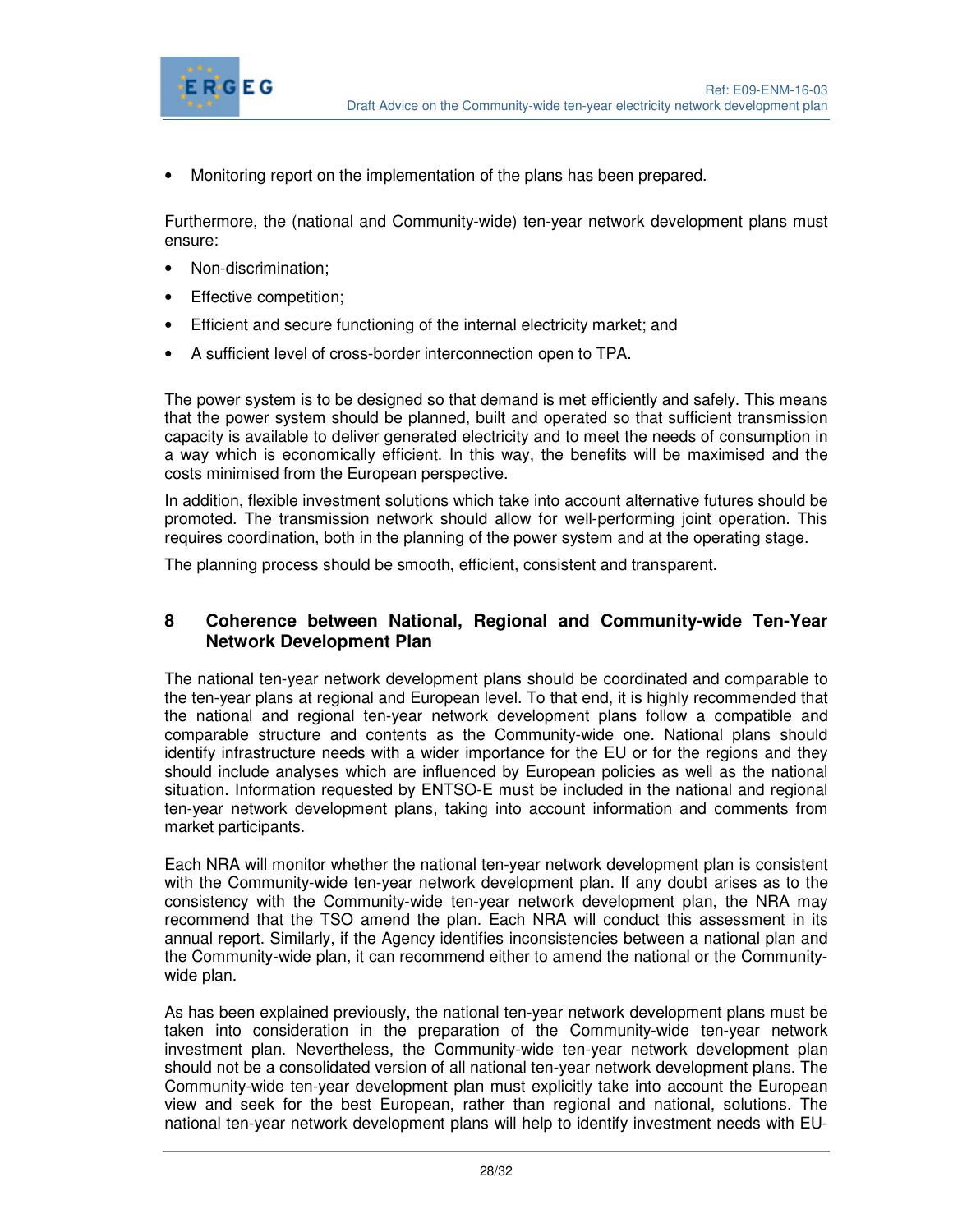

wide importance and will support ENTSO-E in preparing the Community-wide ten-year network development plan.

## **9 Monitoring Implementation of Network Development Plans**

The Agency will monitor the implementation of the Community-wide ten-year network development plan. In parallel, ENTSO-E must prepare a monitoring report to monitor the inconsistencies between the plan and its implementation.

A monitoring report is to be included in the Community-wide ten-year network development plan to identify any deviations in implementation from the previous ten-year network development plan. Any known reasons for such deviations should be also explained in the monitoring report. The monitoring report will provide an update on delays affecting any investment included in the previous plan. Furthermore, TSOs should provide reasons for not proceeding with delayed or cancelled investments.

The Agency will investigate the reasons for inconsistencies and make recommendations to the TSOs or NRAs to implement the investments according to the Community-wide ten-year network development plan.

The Agency will report to the Commission on adaptation of the Community-wide ten-year network development plan by ENTSO-E. The Agency will also monitor that TSOs publish a regional investment plan every two years and that TSOs may take investment decisions based on the regional investment plan.

The ENTSO-E is to make available all information required by the Agency to fulfil its monitoring obligations.

The NRA will monitor the investment plans of the TSOs. The NRA will report annually to the relevant authorities of the Member State, the Agency and the Commission on its activity and on the fulfilment of its duties on monitoring the investments. NRAs should also provide information on transmission and distribution infrastructure and investments to the Commission to allow the Commission to monitor the internal market and its evolution. This reporting occurs through the annual report.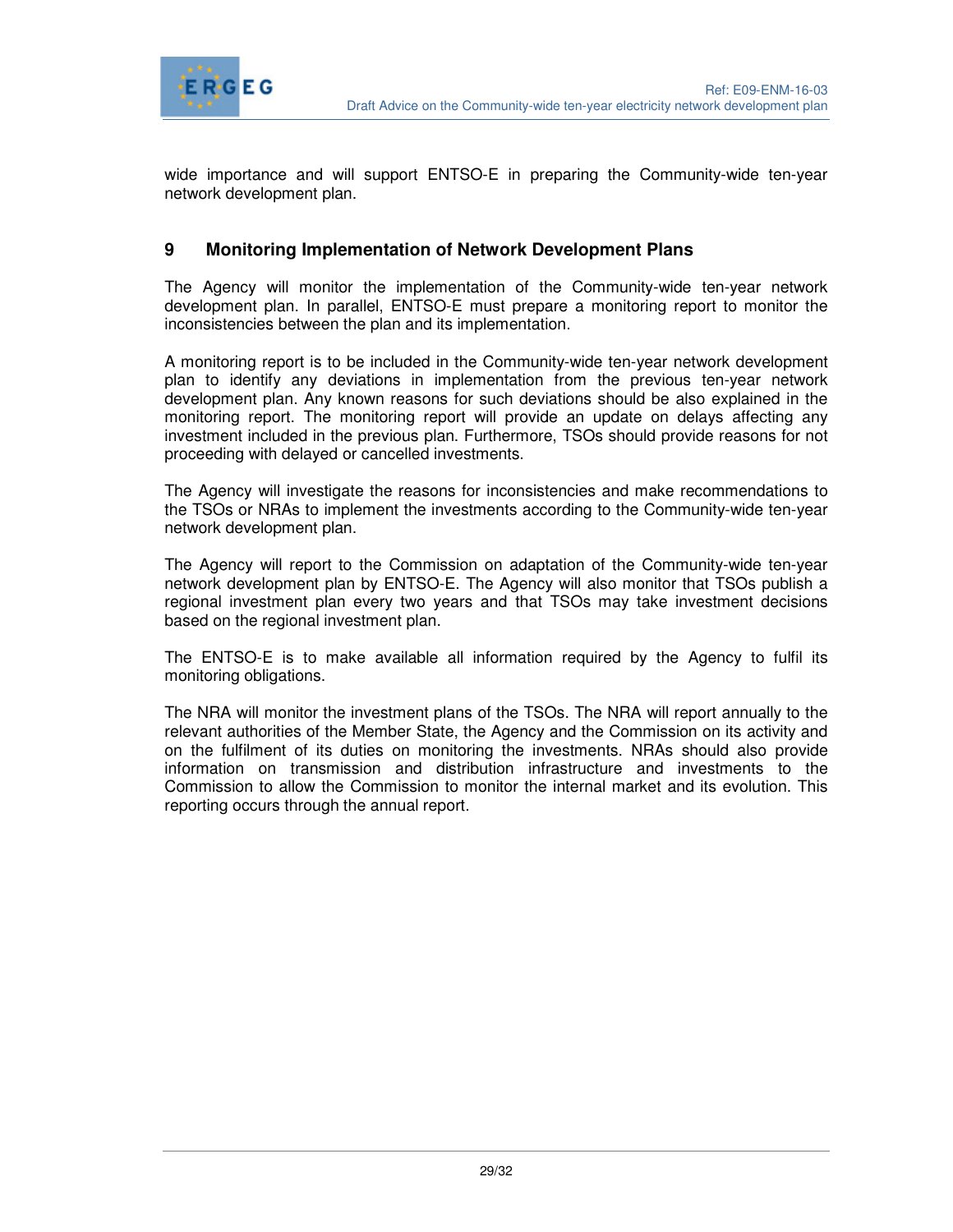

# **10 Conclusions**

European energy regulators propose to use the provisions in the  $3<sup>rd</sup>$  Package, as well as the supplementary and related criteria covered in this document to evaluate the TSO and ENTSO-E ten-year network development plans.

The process and plans should cover the various elements outlined in this draft advice (in particular in Sections 5-9), including for example:

- Planning process including stakeholder involvement;
- Contents of the Community-wide ten-year network development plan;
- Evaluation criteria for alternative reinforcements;
- Assessment of resilience of the power system;
- Criteria for regulatory opinion;
- Monitoring implementation of the plans.

In order to ensure a high level of transparency and inclusivity, ERGEG welcomes stakeholders' views on these and the other issues raised in this draft advice. Following the public consultation, ERGEG will review the responses received and reconsider its draft advice, before sending this to TSOs and ENTSO-E as guidance for their future work on the national, regional and Community-wide ten-year network development plans.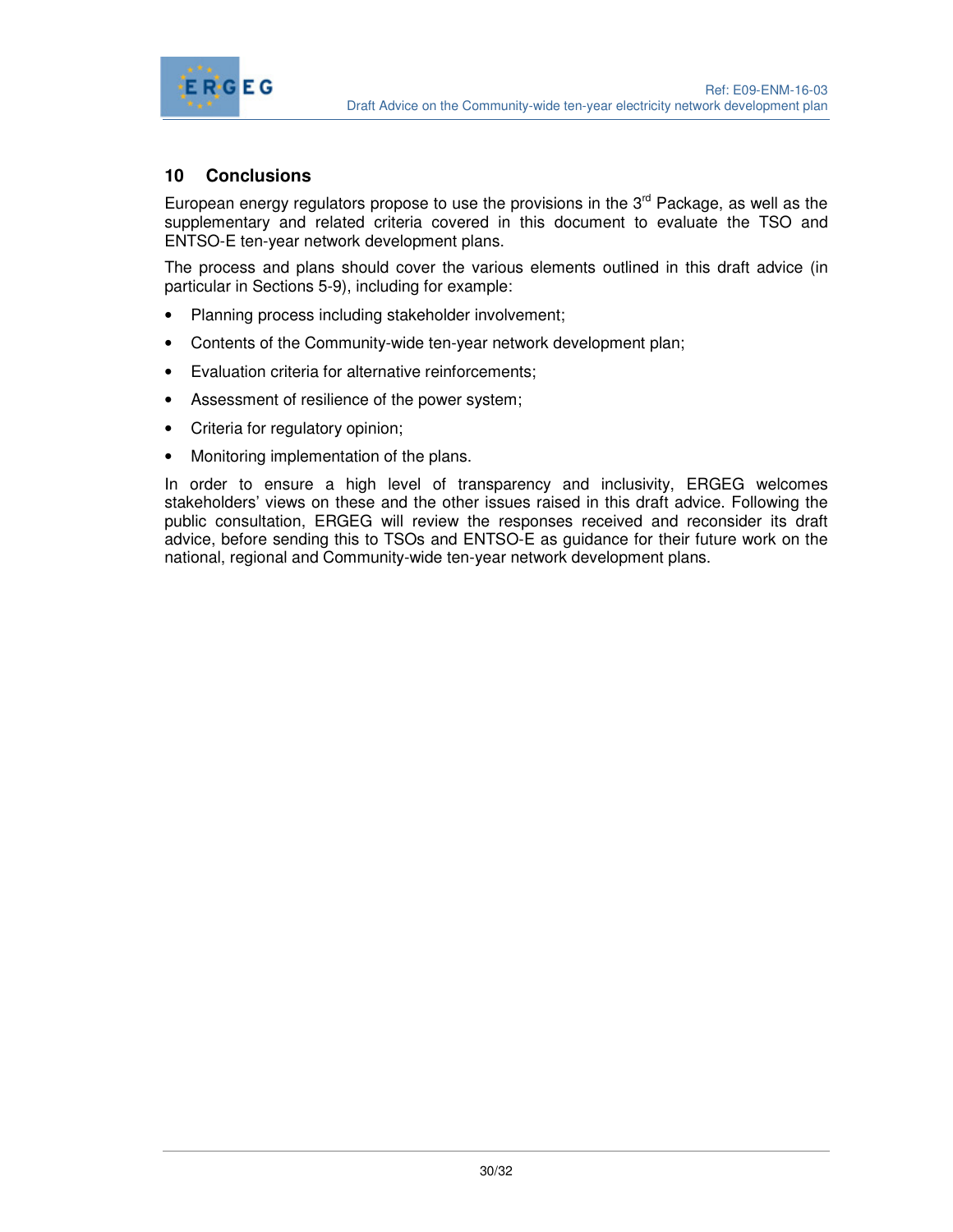

# **Annex 1 – ERGEG**

The European Regulators' Group for Electricity and Gas (ERGEG) was set up by the European Commission in 2003 as its advisory group on internal energy market issues. Its members are the energy regulatory authorities of Europe. The work of the ERGEG is structured according to a number of working groups, composed of staff members of the national energy regulatory authorities. These working groups deal with different topics, according to their members' fields of expertise.

This report was prepared by the Electricity Network and Market Task Force (ENM TF) of the Electricity Working Group (EWG).